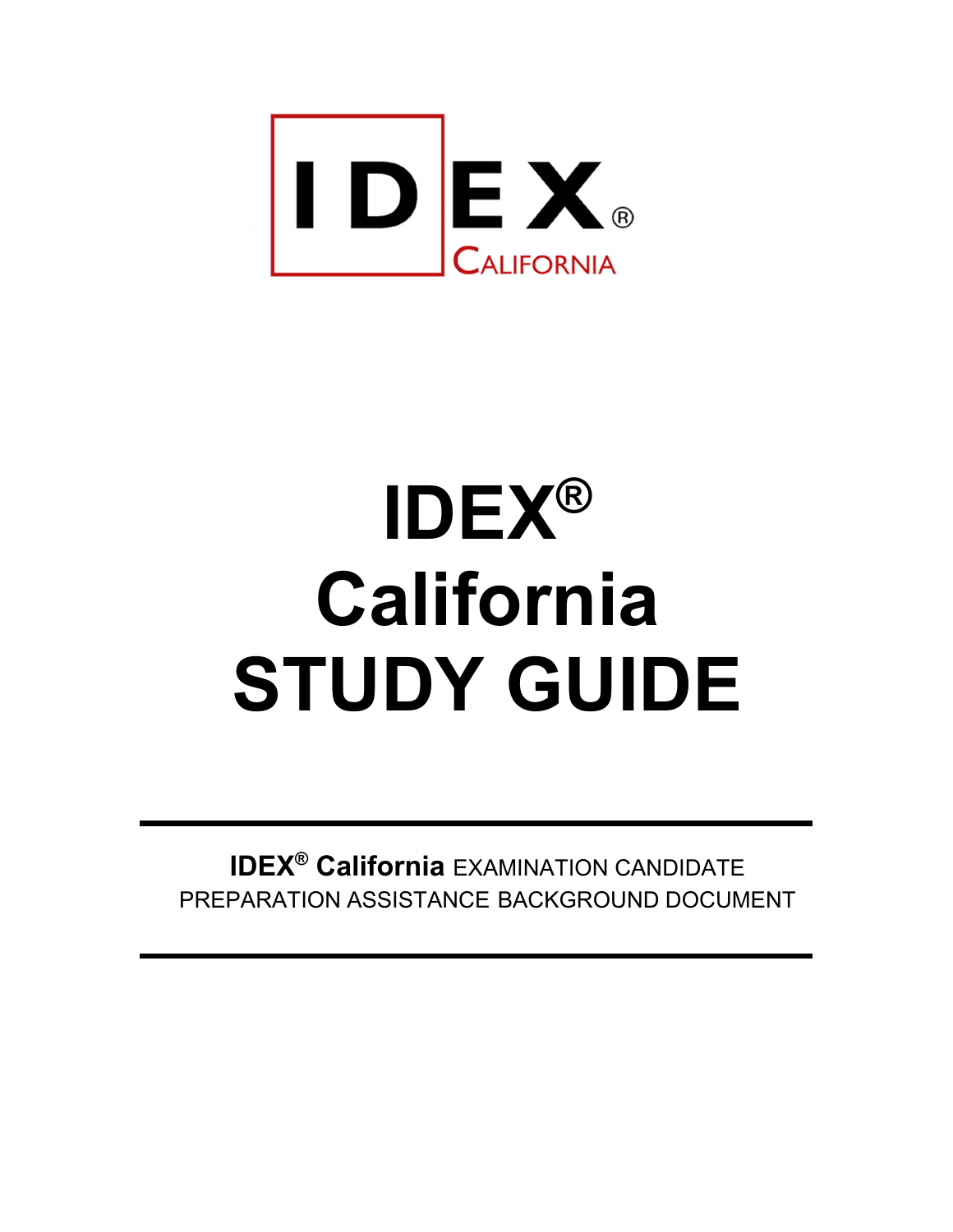$\mathbf{L}$ 

II. Ш.

IV.

V.

 $VI$ 

|  | Ē |
|--|---|
|  |   |

www.ccidc.org **TABLE OF CONTENTS** VII. L.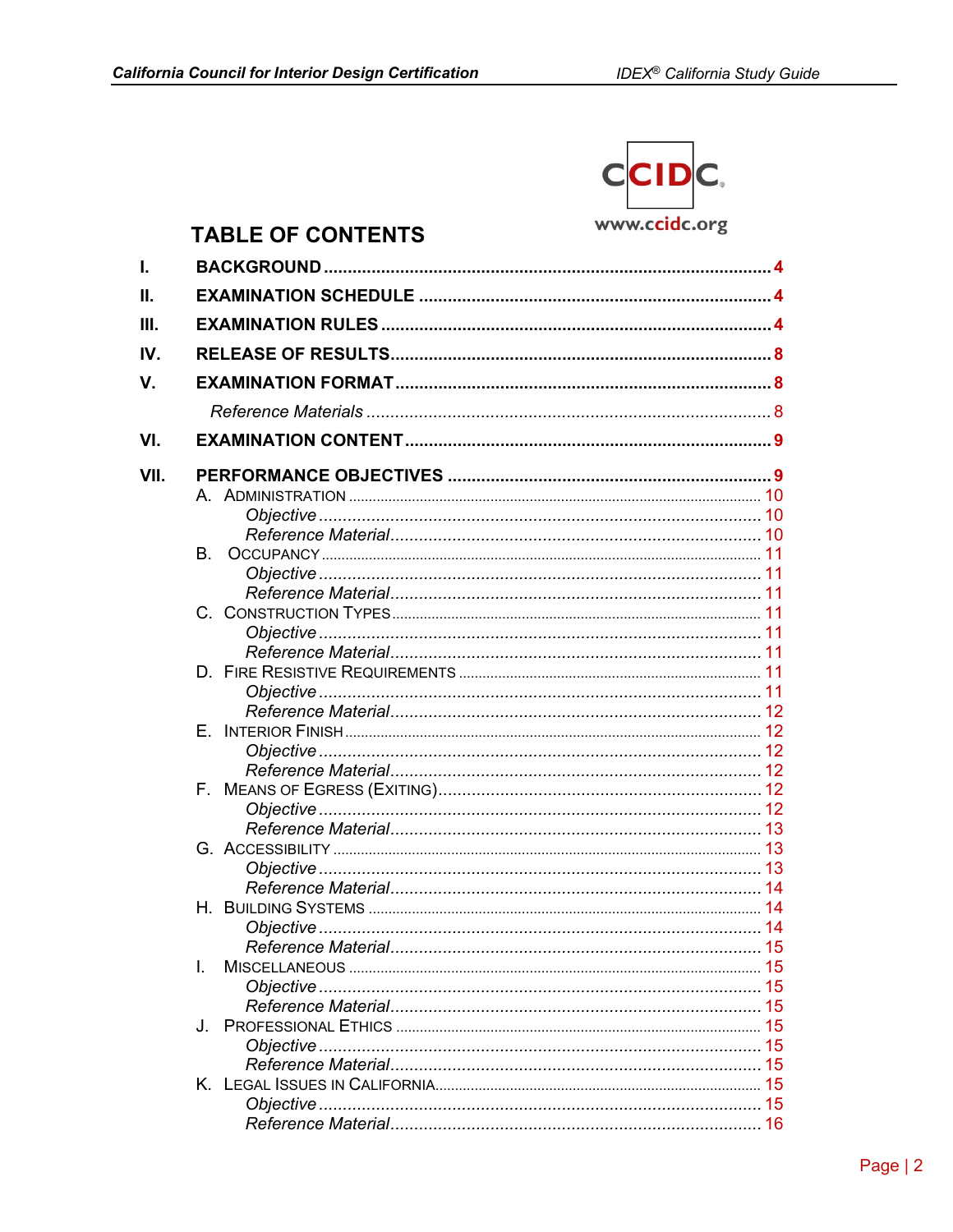# **TABLE OF CONTENTS CONTINUED**

|       |    | CONTRACTUAL ISSUES BETWEEN CLIENT AND DESIGN PROFESSIONAL 16 | 16 |
|-------|----|--------------------------------------------------------------|----|
|       |    |                                                              |    |
|       | М. |                                                              |    |
|       |    |                                                              |    |
|       |    |                                                              |    |
|       |    |                                                              |    |
|       |    |                                                              |    |
|       |    |                                                              |    |
|       |    |                                                              |    |
|       |    |                                                              |    |
|       |    |                                                              |    |
|       |    |                                                              |    |
|       |    |                                                              |    |
|       |    |                                                              |    |
|       |    |                                                              |    |
|       |    |                                                              |    |
|       |    |                                                              |    |
|       |    |                                                              |    |
|       |    |                                                              |    |
|       |    |                                                              |    |
|       |    |                                                              |    |
|       |    |                                                              |    |
|       |    |                                                              |    |
|       | T. |                                                              |    |
|       |    |                                                              |    |
|       |    |                                                              |    |
| VIII. |    |                                                              | 19 |
|       |    |                                                              |    |
| IX.   |    |                                                              |    |
| Χ.    |    | COMPREHENSIVE IDEX®EXAM RESOURCE LIST  25                    |    |
|       |    |                                                              |    |
| XI.   |    |                                                              |    |

THE ORIGINAL CODE MANUALS USED TO CREATE THE IDEX® CALIFORNIA EXAM WAS THE 2007 CBC. SINCE THAT TIME THE IDEX® EXAM IS REVIEWED AFTER EACH CODE CYCLE CHANGE TO MAKE NECESSARY CHANGES.

THE IDEX® EXAM WILL BE REVIEWED AND ANY NECESSARY UPDATES WILL BE MADE ON THE FALL EXAM OF THE CODE-CHANGE YEAR.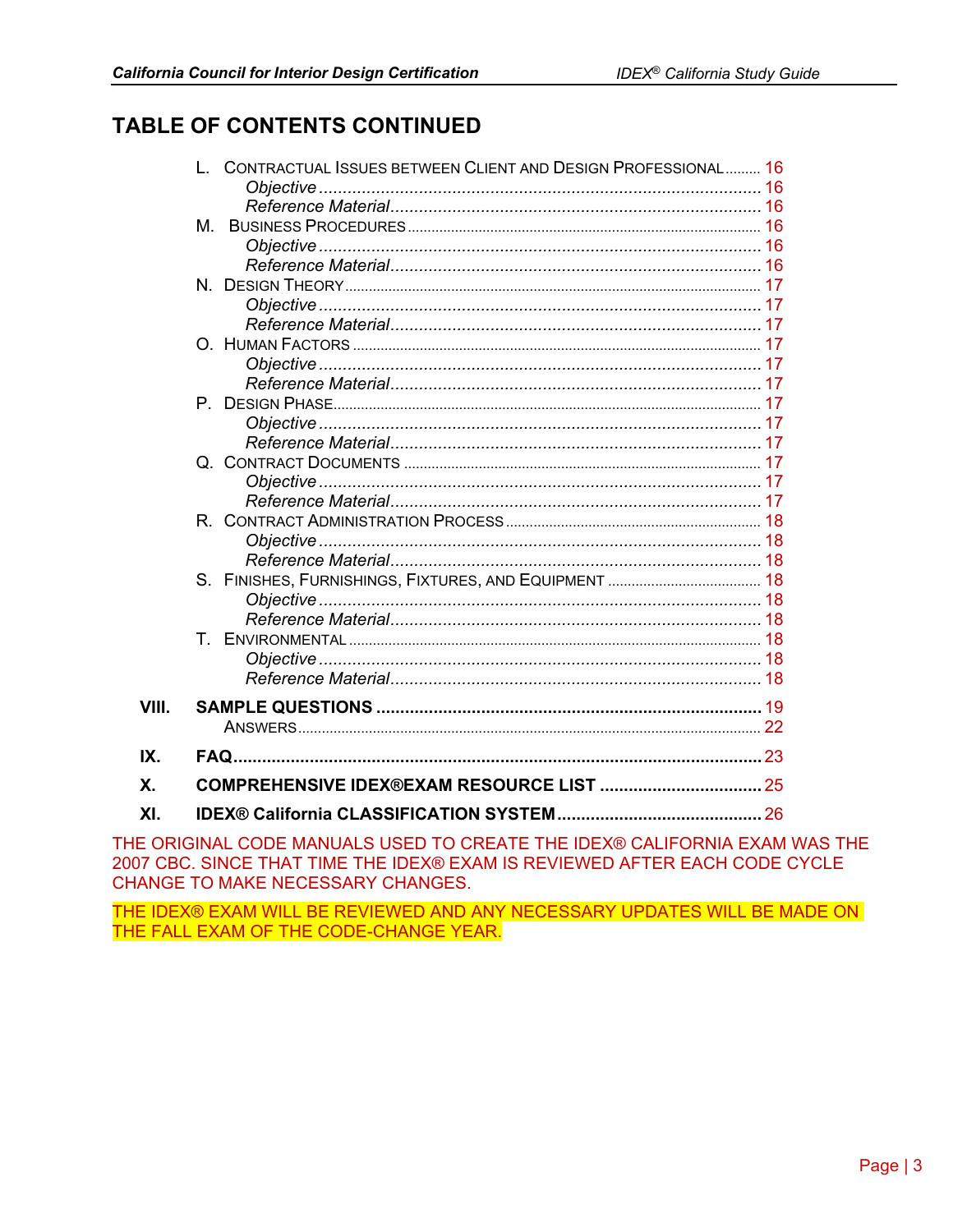# **I. Background**

Chapter 3.9 of the California Business and Professions Code, Section 5800, states that:

Certified Interior Designer: means a person who prepares and submits nonstructural or nonseismic plans consistent with Section 5805 and Section 5538 to local building departments which are of sufficient complexity so as to require the skills of a licensed contractor to implement them, and who engages in programming, planning, designing, and documenting the construction and installation of nonstructural or nonseismic elements, finishes and furnishings within the interior space of a building, and has demonstrated by means of education, experience and examination, the competency to protect and enhance the health, safety and welfare of the public.

The California Council for Interior Design Certification (CCIDC) is required by law to have an applicant for certification demonstrate by means of education, experience and examination, the competency to protect and enhance the health, safety, and welfare of the public. A key component of this certification is a demonstration of competency in the knowledge of codes and regulations governing the projects frequently produced by interior designers in the State of California. CCIDC has developed the IDEX® California examination in conjunction with SCANTRON Assessment Solutions Inc., to test this competency.

For details on eligibility requirements for certification in California or an application please contact:

CCIDC, Inc. 365 W. Second Avenue, Suite 221 Escondido, CA 92025 Tel: (760) 294-1936 | Web Site: www.ccidc.org | Email: idex@ccidc.org

This document is intended to provide candidates with the appropriate information and sources, which will enable them to prepare for the IDEX<sup>®</sup> California examination.

To effectively use this document, review the contents (knowledge areas) of the examination and their respective performance criteria. In addition, details of each knowledge area are provided, along with the objectives used in developing test questions.

Not all areas of each performance criteria will be tested on the examination. However, candidates are responsible for the knowledge of such. The specific content of the examination will be drawn at random from this information.

# **II. Examination Schedule**

The IDEX<sup>®</sup> California examination is administered by CCIDC, twice annually, in the Spring (May) and in the Fall (October). If you haven't already done so, you should complete the online certification application packet to sit for the IDEX® on the CCIDC web site at www.ccidc.org.

# **III. Examination Rules**

Once you have registered for the examination, CCIDC has approved your application packet, and the submission deadline has passed, your name will be submitted to the test administrator, SCANTRON Assessment Solutions. They in turn will contact you via E-mail, with a "Notice to Schedule" (NTS), sometimes referred to as the "CCIDC Eligibility Notice". Please note the NTS will come via E-mail from SCANTRON. The NTS will contain your exclusive username and password and will require you to submit your scheduling request at least seven (7) days prior to the date you wish to take your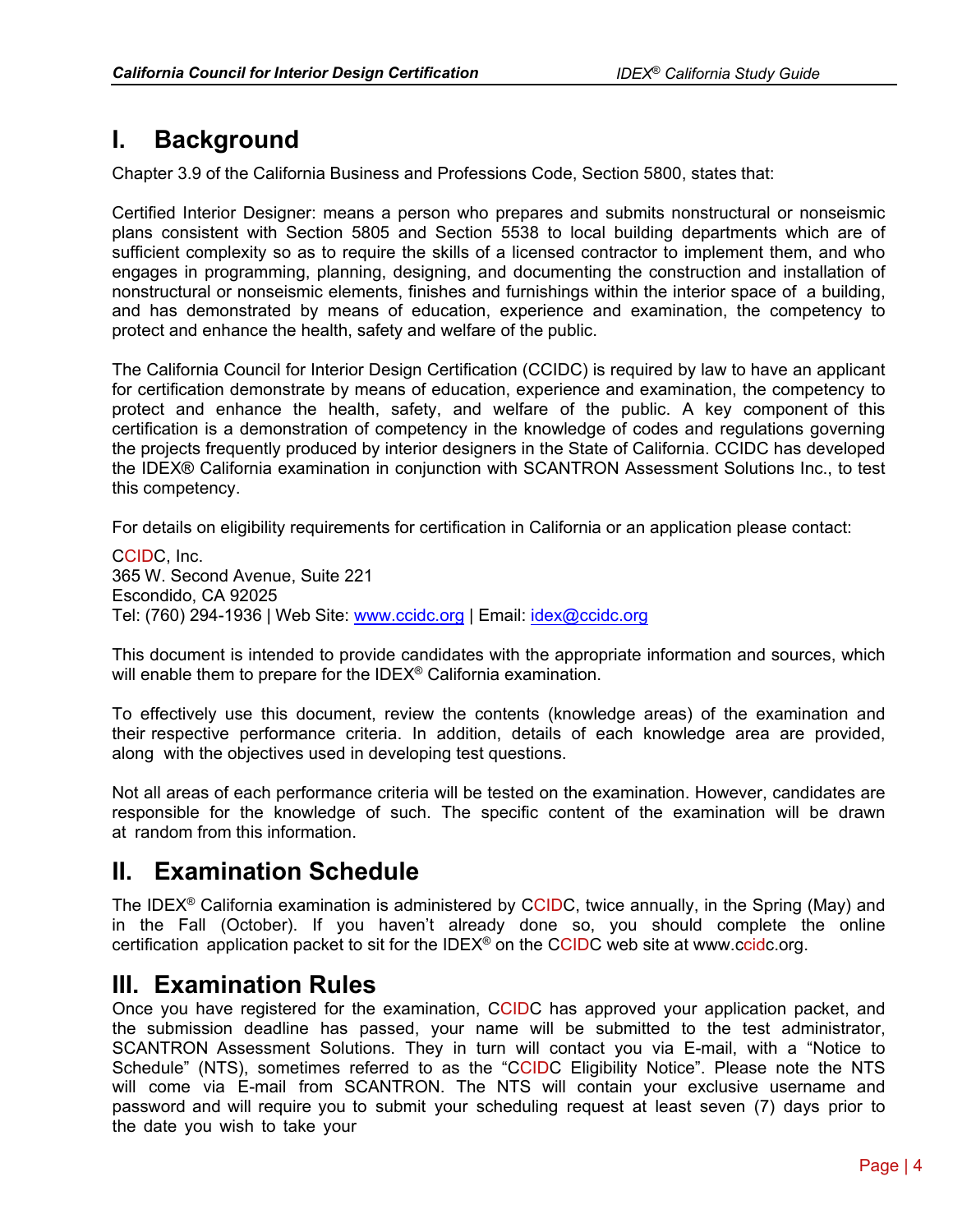examination. You will be required to go to a specific web site contained on the NTS, enter your username and password and log in.

The test window will run for 31 days in the Spring (May) and 31 days in the Fall (October). You must complete all the information required on the scheduling pages. You will receive confirmation of your examination date and site by E-mail.

**Please note**: It is recommended that you submit your scheduling request 30 days prior to the examination date on which you want to schedule. Because more dates are added between 45 to 21 days before the examination date, you will have more testing options from which to choose.

**RESCHEDULING POLICY**: Rescheduling within the same test window: You may reschedule a test appointment within the same test window up to five (5) business days in advance of your original test appointment. The reschedule request can be submitted through SCANTRON's online scheduling system, through the same link provided on the original NTS. A \$150.00 fee will apply, and the fee must be paid online at the time of the request.

**Rescheduling to a different testing window**: If you wish to reschedule (transfer) to another test window, you must cancel your current test appointment by accessing the link provided in the original NTS. The cancellation fee of \$150.00 must be received by at least five (5) business days in advance of your appointment. You must contact CCIDC at (760) 294-1936 to inform them you are transferring to the next test window after you have submitted payment.

#### YOU HAVE 1 YEAR FROM YOUR APPLICATION APPROVAL TO SIT FOR THE IDEX<sup>®</sup> EXAM.

If you do not take the IDEX® Exam or if you reschedule/transfer more than 1 time to another Exam window you will be required to pay additional registration fees.

NO SHOWS: All no-shows, those who fail to show up for a test appointment at a test site, will be required to pay an additional \$500.00 fee before they can reschedule. Note: A no-show will not be allowed to reschedule within the same test window they failed to show up for. They will be required to reschedule for another test window.

Fees must be paid to CCIDC, by the corresponding deadline (Spring, March 1st, or Fall, October 1st) to obtain a rescheduled test date.

Once you have scheduled your examination date and site you will receive a scheduling confirmation notice, your admission ticket to the examination. This notice will confirm your: examination is the "IDEX® California", examination date, assigned test site/Live Remote Proctoring (LRP), candidate password, and the time you need to report to the test site.

There will also be a map for informational purposes to the assigned test site and a link to Google Maps if you need directions.

You will also be given a link to view a free demonstration of the online delivery system using a sample examination. Please note: the content of the sample examination will not include content from the IDEX® California examination.

#### **If you have any questions regarding your registration "prior" to the document submission deadline, please contact CCIDC at (760) 294-1936.**

**If you have any questions regarding your registration "after" the document submission deadline, please contact SCANTRON at 1(919) 572-6880.**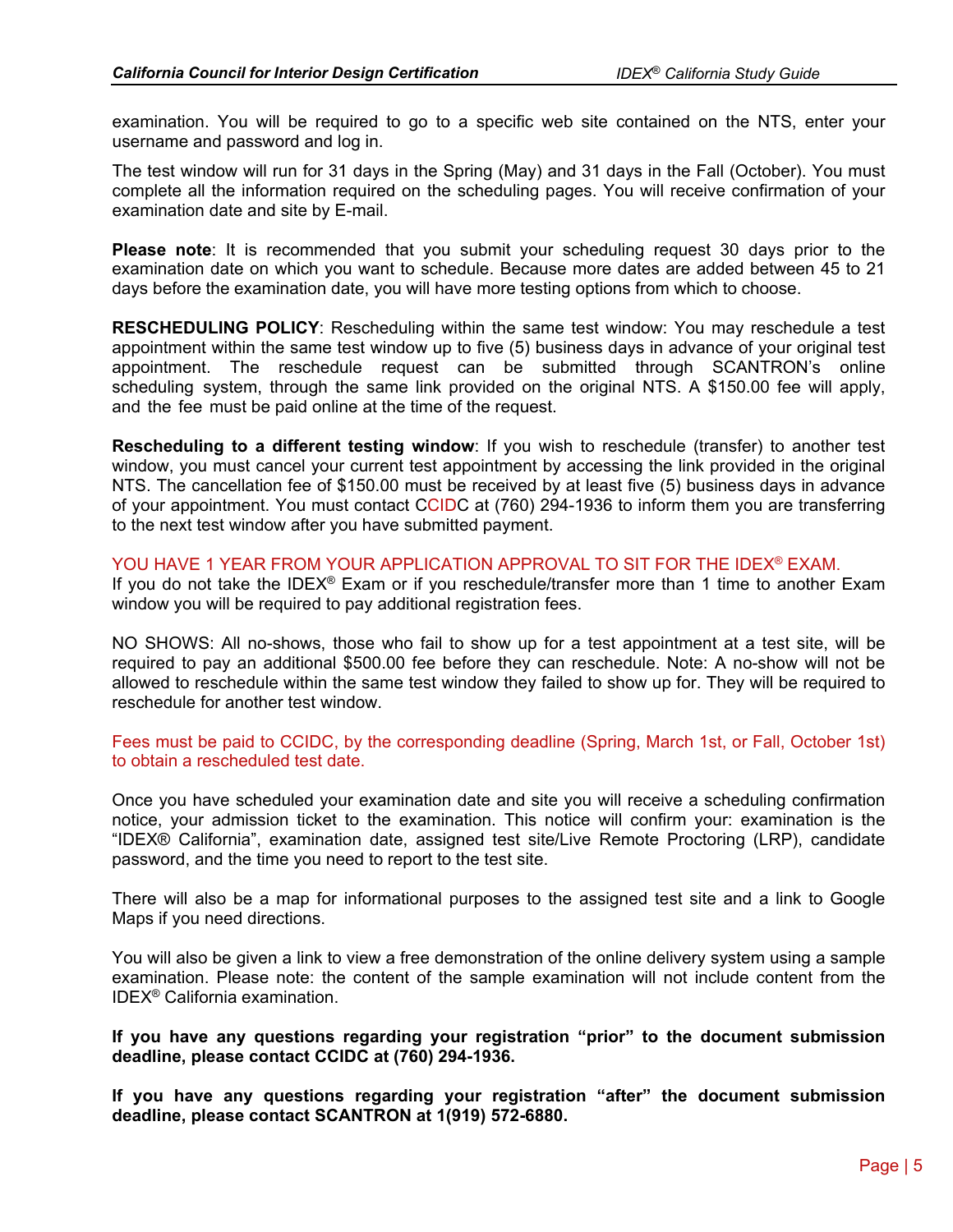#### **To be admitted to the examination you must:**

- Report on time.
- Submit the CONFIRMATION NOTICE to the Proctor.
- Show current government issued photo identification with signature
	- o Driver's license, immigration card, passport, State ID card, etc.
	- o You will NOT be admitted without proper identification.

#### **GENERAL INSTRUCTIONS AT TESTING CENTER:**

- Smoking/vaping is NOT permitted in the test site.
- ꞏ Food and beverages are NOT allowed in the test site.
- All personal items including books, notebooks, other papers, all electronic equipment (i.e. cell phones, cameras, etc.), book bags, coats, etc. are NOT allowed in the examination room.
	- o Prohibited items must be left outside of the room AT YOUR OWN RISK.
- ꞏ Friends and relatives, including children, will NOT be allowed in the test site.
- ꞏ Computer-based testing facilities offer examination services to multiple agencies.
	- o There may be other individuals in the examination room with you who are sitting for examinations from different organizations.
	- o The rules for their examination may be slightly different than the rules for your examination in terms of time, and what is and is not allowed at their station.
- ꞏ Computer-based tests are delivered via secure Internet connections.
	- $\circ$  Internet connections are subject to the local Internet providers in the area.
	- $\circ$  While it is not the norm, Internet connections can, on occasion, be lost momentarily, requiring the Proctor to log you back into your examination.
	- o If this occurs, inform the Proctor that your connection has been lost and they will assist you in logging back into your examination.
	- o Your examination time remaining will be exactly the same as it was when the Internet connection was lost.

#### **Prohibited Items: Candidates are prohibited from bringing the following to the test site:**

- Any electronic devices:
	- $\circ$  Cell phones, Cameras, optical readers, tablets, Computers, mp3 players, headphones, pagers, Calculators, Watches or any other such electronic devices.
- Notes, books, dictionaries, or language dictionaries
- ꞏ Back-packs, book bags, luggage, Purses, or handbags
- Personal writing utensils (i.e. pencils, pens, and highlighters)
- ꞏ Food and beverage
- Hats, hoods, or other headgear, as well as Coats and jackets\*\*
	- o \*\*Sweaters and sweatshirts without pockets or hoods are permitted.

If the Proctor determines that you have brought any such items to the test site, they may be demanded and held by SCANTRON testing staff. SCANTRON reserves the right to review the memory of any electronic device to determine whether any test materials have been photographed or otherwise copied. If the review determines that any test materials are in the memory of any such device, SCANTRON reserves the right to delete such materials and/or retain them for subsequent disciplinary action. Upon completion of the review and any applicable deletions, SCANTRON will return the device to you, but will not be responsible for the deletion of any materials that may result from their review, whether or not such materials are test materials. By bringing any such device into the test site in contravention of the policies, you expressly waive any confidentiality or other similar rights with respect to your device, our review of the memory of your device and/or the deletion of any materials.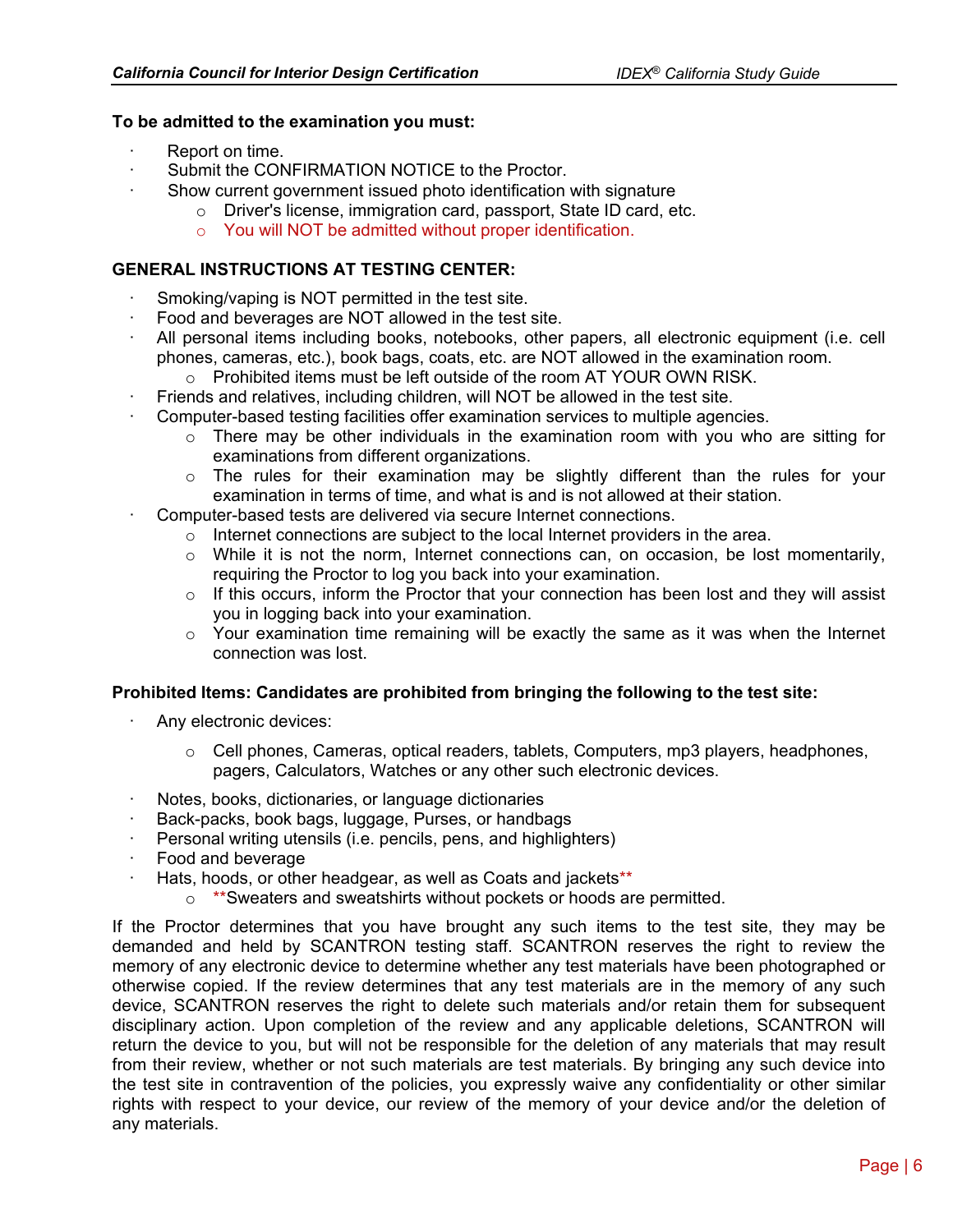SCANTRON, the test site, and the test administration staff are not liable for lost or damaged items brought to the test site. The candidate MAY NOT leave the test site during the administration of the examination section.

#### **LIVE REMOTE PROCTORING:**

Live remote proctoring, also called live online proctoring or live monitored remote proctoring, provides a live proctor who monitors via web camera, the candidate, and the examination during the entire testing session.

#### *Who proctors the candidate's testing appointment?*

Educated, well-trained proctors monitor candidates during their testing appointment. Proctors receive extensive, world-class training on all aspects of the test administration, including providing customer service, detecting aberrant behavior, and operating Scantron PASS. Proctors are instructed on procedures for candidate admission, security, time allocation, and other aspects of each unique administration.

#### *How does Scantron deter cheating and protect intellectual property?*

Scantron uses the same high standards in Live Remote Proctoring that is enforced in test sites. Scantron protects intellectual property before, during, and after exam delivery by offering multiple layers of protection to prevent test theft and deter cheating. Backed by secure testing engine, guidelines focus on security during all stages of the examination process.

#### **ACCESSIBILITY: Reasonable Accommodations for Candidates with Disabilities.**

SCANTRON Assessment Solutions, Inc., in adherence to the Americans with Disabilities Act (ADA, 1990), provides reasonable and appropriate accommodations for disabled individuals who supply appropriate documentation to CCIDC.

#### **Reasonable Accommodations**

Reasonable accommodations provide disabled candidates with a fair and equal opportunity to demonstrate their knowledge and skill in the essential functions being measured by the examination. Reasonable accommodations are decided upon based on the individual's specific request, disability, documentation submitted, and the appropriateness of the request. The most frequent requests involve providing the candidate with extended time, a reader, a writer, and/or a separate room. Reasonable accommodations do not include steps that fundamentally alter the purpose or nature of the examination.

#### **Qualified Individual with a Disability**

A disabled candidate is one who has a physical or mental impairment that substantially limits that person in one or more major life activities (e.g., walking, talking, hearing, or performing manual tasks); has a record of or is regarded as having such physical or mental impairment. A "qualified individual with a disability" is one who has a disability and satisfies the requisite skill, experience, education and other requirements of the service, program, or activity of which he or she is being measured; and, with or without accommodations, can perform the essential functions of the service, program, or activity. An essential function is one that individuals are required to perform, and removing that function would fundamentally change the service, program, or activity.

#### **Proper Documentation**

Candidates with disabilities must submit documentation, on the professional's letterhead, provided by an appropriate licensed professional or certified specialist who diagnosed the disability and is recommending reasonable accommodations. It must provide a diagnosis of the disability and the tests used to determine the disability. The candidate may also provide evidence of receiving reasonable accommodations during school on the school's letterhead. This may include an individualized education plan (IEP). The confidentiality of all documentation submitted is protected.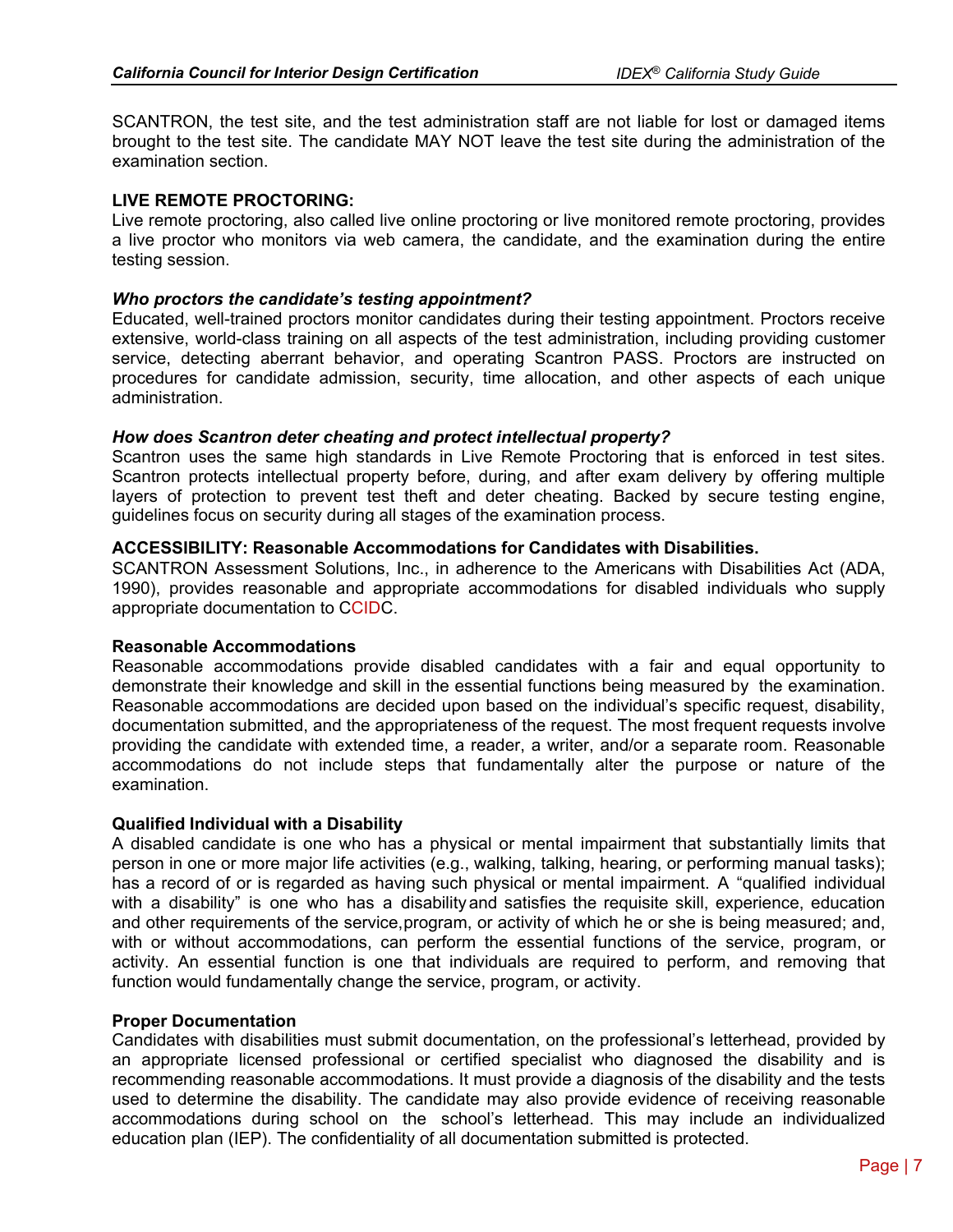#### **Requests for Reasonable Accommodations**

Candidates must submit their request and appropriate documentation to CCIDC for review at the same time they submit their CID application. Candidates approved for reasonable accommodations will be contacted by SCANTRON to schedule for the examination. If a candidate is not approved for reasonable accommodations, he or she will be notified by CCIDC.

**ENVIRONMENTAL DISTRACTIONS**: Examination room temperature can be unpredictable; therefore, we suggest that you bring appropriate clothing with you (e.g. sweatshirt) to help you adapt to a cooler or warmer climate in the examination room. Bring earplugs if you are sensitive to noise. With any computer or Internet-based program, temporary connection failures or other temporary technical issues may occur. If they occur, summon the proctor and she or he will assist you. Please note that PASS will save your responses and stop the timer during any connection failure so that you do not lose any examination time. The time period for the examination is strictly observed.

Test sites are staffed by Proctors who may answer questions concerning the manner in which the examination is given only, and may not provide advice, input, or interpretation.

**WARNING**: The IDEX® California examination and its contents are protected by the Copyright Laws of the United States. Any unauthorized reproduction of the contents by manual transcription, photographic or electronic means or otherwise is a violation of these laws and will be prosecuted. This includes writing down questions and answers after you leave the examination room. If any candidate violates the IDEX<sup>®</sup> California Copyright or reveals, by any means whatsoever, the questions or answers contained in the examination, the candidate will be deemed to have forfeited his or her eligibility for the examination; the candidate will be disqualified; his or her examination results will be become null and void; and the IDEX® California Certificate, if issued, will be rescinded.

# **IV. Release of Results**

Results are mailed directly to the candidate within ten (10) to twelve (12) weeks of the examination administration. A score report (indicating pass or fail) for the IDEX<sup>®</sup> California is forwarded to the California Council for Interior Design Certification (CCIDC) by the testing agency; SCANTRON Assessment Solutions, Inc. CCIDC will contact all candidates as soon as it receives the results.

# **V. Examination Format**

The format and content areas of IDEX® California examination have been developed by the California Council for Interior Design Certification (CCIDC) in cooperation with SCANTRON Assessment Solutions, Inc.

The IDEX<sup>®</sup> California is a multiple-choice examination with 150 questions and is given online only, at approximately 39 testing centers across California or via Live Remote Proctoring. Candidates outside of California will have access to test sites closer to them and will be able to choose from those offered online by SCANTRON Assessment Solutions at the time they receive their NTS. Candidates will have three (3) hours in which to complete the entire examination. Those who finish early may leave after they have checked with the Proctor. For some questions, reference drawings and tables will be provided on screen along with the corresponding question.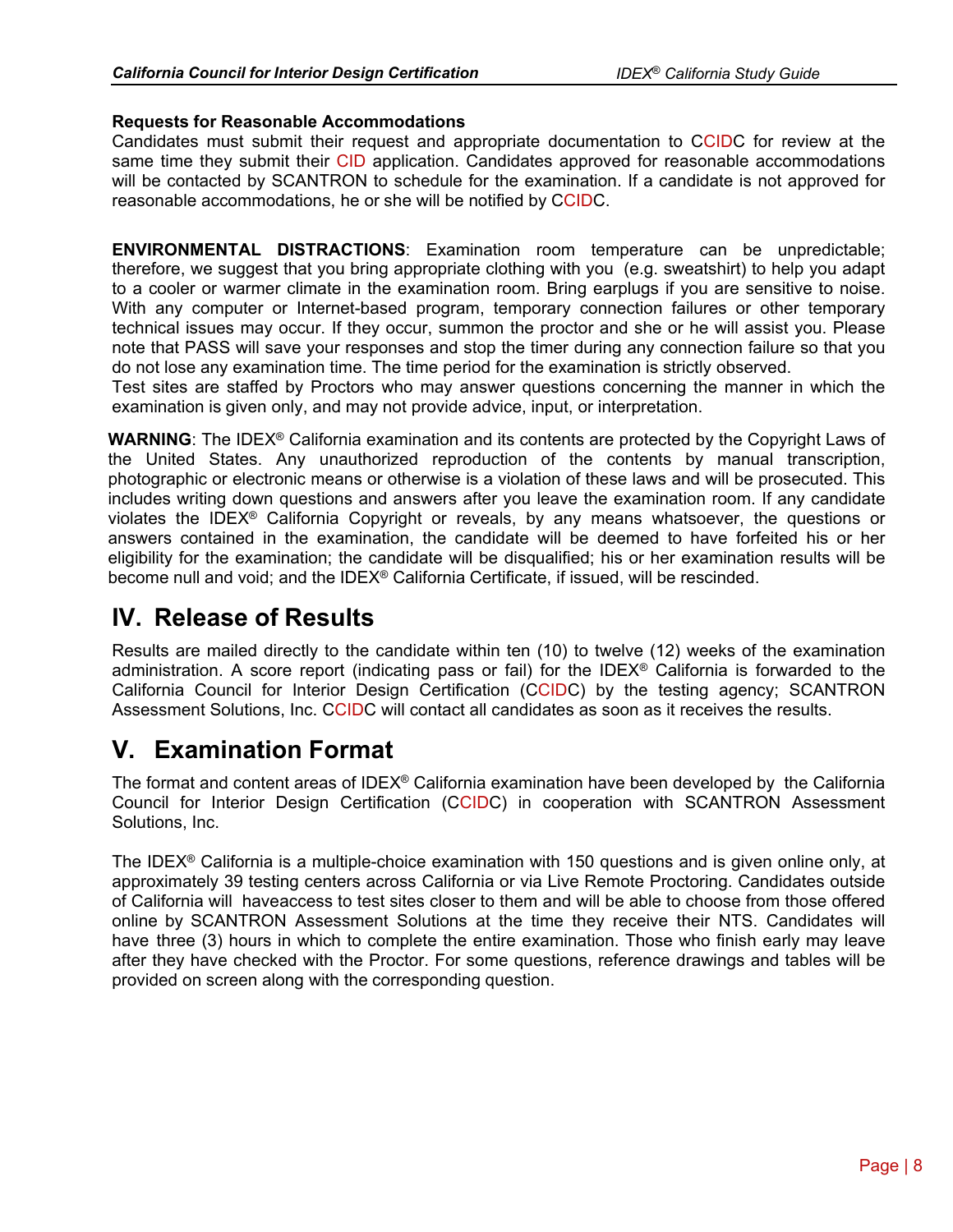### **Reference Materials**

The following reference materials are used in the development of the IDEX® California examination: California Building Code, Title 24, Part 2, Volume 1 & 2

California Electrical Code, Title 24, Part 3 California Mechanical Code, Title 24, Part 4 California Plumbing Code, Title 24, Part 5 California Fire Code, Title 24, Part 9 California Energy Code, Title 24, Part 6

California Access Compliance Reference Manual (DSA)

State of California, Business & Professions Code, Sec 5800

California Civil Code, Section 1689

California Contractors License Law & Reference Book, CSLB, Michie

CCIDC Code of Ethics & Conduct

Bulletin for Interior Designers and Decorators, CDTFA.

California Technical Bulletin 117-2013, by Bureau of Electronic & Appliance Repair, Home Furnishings & Thermal Insulation

ASID Commercial Contract Form Agreements

ASID Residential Contract Form

Specifying Interiors by McGowan, Cruse, John Wiley & Sons

Professional Practice for Interior Designers by Christine M Piotrowski, John Wiley & Sons Beginnings of Interior Environments by Lynn M Jones & Phyllis S Allen, Pearson Prentice Hall Construction Drawings & Details for Interiors by Otie & Rosemary Kilmer John Wiley & Sons CalDAG Interpretive Manual and Checklist, by Gibbens, Michael P.

Residential Interior Design, A Guide to Planning Spaces by Maureen Mitton & Courtney Nystuen, John Wiley & Sons

Residential Lighting Design Guide by the UC Davis, California Lighting Technology Center.

Note: Unless you have access to these books in your regular business office, you may consider purchasing them, only to find the costs to be quite prohibitive. Please check with your local library, or with contractors, other designers, or architects that you may know in order to borrow them. Some of the information is available free on the Internet, which you can link to from the CCIDC web site by connecting to third-party vendors offering IDEX® California resources. Most reference books are available from online bookstores.

# **VI. Examination Content**

The IDEX® California examination measures the following knowledge areas:

- The Administrative Process, Permit Process & the Construction Document Process.
- **General Building Regulation.**
- **Accessibility/Universal Design** 
	- o California Access Compliance (DSA)
	- o California Access Regulations (Title 24, Part 2)
- **Exiting/Life Safety (Title 24, Part 2 and Part 9)**
- o Means of egress, exit way, exit passageway, and exit discharge.
- Fire Codes and Regulations (Title 24, Part 2 and Title 24, Part 9)
	- o Interior finish and flammability.
- Plumbing Code (Title 24, Part 5)
- Energy/Environmental (Title 24, Part 4 and Part 6)<br>■ Electrical (Title 24 Part 3)
- Electrical (Title 24, Part 3)
- **Ergonomics/Anthropometrics/Universal Design**
- Professional Ethics
- Legal issues specific to Interior Designers in California
- **Contractual issues**
- **Business Procedures**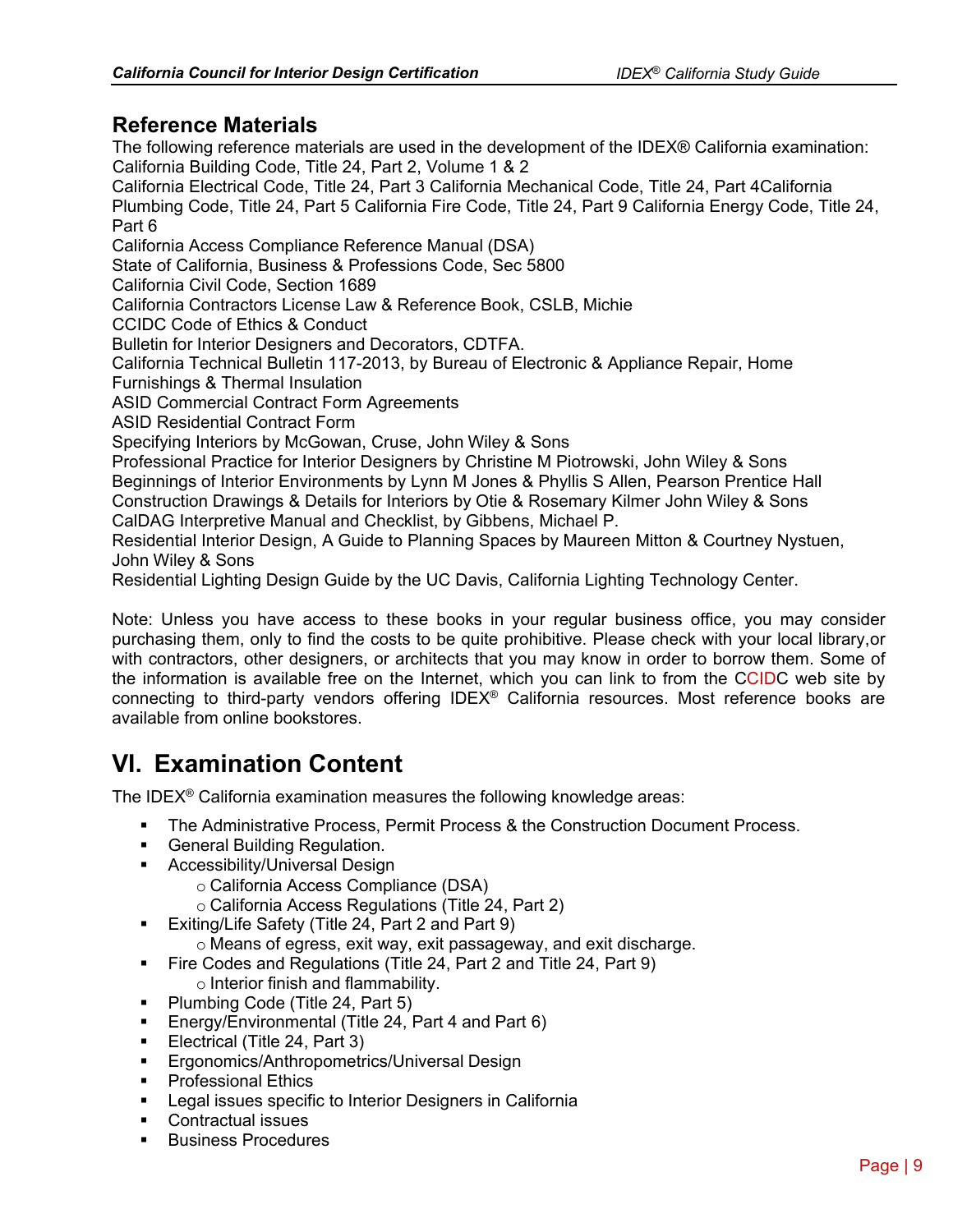- **Business and Professions Code specific to:** 
	- o B & P Code 5800 Certified Interior Designers
	- o Licensed Contractors
	- o Architects
- **Design Standards and Theory**
- **-** Human Factors
- **•** Design Phases and Terminology
- **Finishes, Furniture, Fixtures and Equipment**
- **Environmental**

# **VII. Performance Objectives**

The performance criteria used to develop the examination questions; with a complete description of the objective of each criterion and reference material utilized to document the questions is provided in the following sections for each of the knowledge areas.

# **A. Administration**

#### **Objective**

To test the candidates knowledge of how codes are adopted, requirements for permit process and necessary information to submit for a permit, building and fire department responsibilities, other agencies responsibilities, when inspections are required, power and duties of building officials, right of appeal process, steps to obtain field inspections, the use of special inspectors, zoning, planning department issues, and Certificates of Occupancy.

To determine the candidate's ability to use the California Building Code (CBC), Title 24, Parts 1 through 6, and 9, and necessary information for the practice of interior design.

- 1. Identify necessary steps to obtain a building permit, plan review and approval, requirements of the permit process, necessary drawings and information whichmust be included, expiration of plan review and permit and requirements for a certificate of occupancy.
- 2. Recognize the powers and duties of building officials, steps in the appeal process, steps to obtain field inspections and the use of special inspectors.
- 3. Recognize how uniform codes are adopted in California and enacted into law.
- 4. Recognize that special design requirements apply to essential service buildings in California.
- 5. Given an example of field changes after plan check and approval, identifynecessary steps and processes before implementing changes.
- 6. Demonstrate ability to find the definitions of various terms in the CBC.
- 7. Demonstrate ability to find and interpret important information relating to classification of buildings and occupancy requirements.
- 8. Demonstrate knowledge of the organization of codes, terms and regulations in California Building Codes, Title 24, Parts 2, Volume 1 and 2.
- 9. Recognize both on drawings and in the field when structural components are involved and who to consult before proceeding.
	- a. Residential
	- b. Commercial
- 10. Demonstrate knowledge of the fixture requirements, dimensional requirements, and space needs within public restrooms.
- 11. Identify correct and incorrect designs to meet requirements for light and ventilation.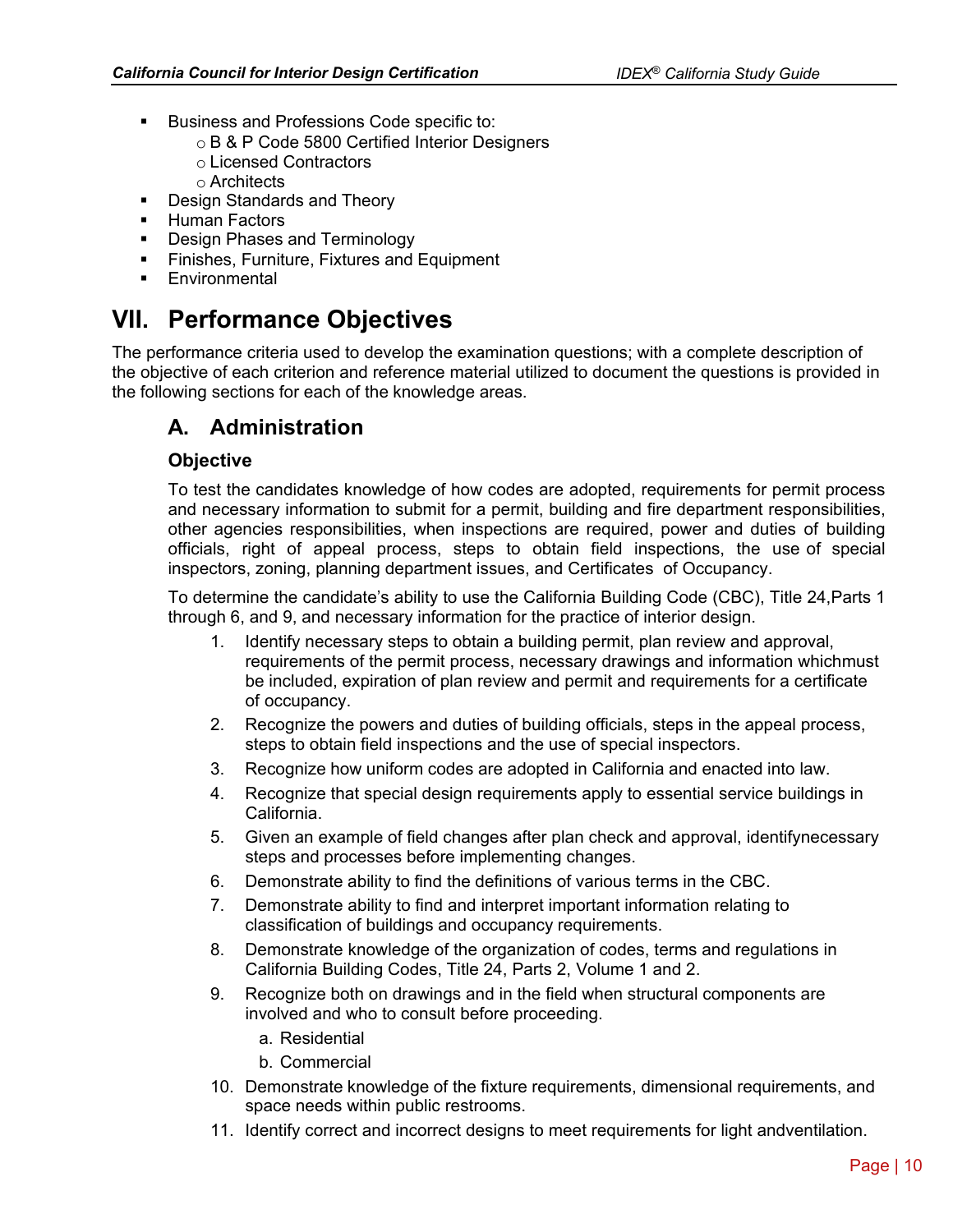12. Identify the location, size, type and labeling requirements for glazing to meet code requirements.

#### **Reference Material**

California Building Code, Title 24, Part 2, Volume 1 and Volume 2 California Electrical Code, Title 24, Part 3 California Mechanical Code, Title 24, Part 4 California Plumbing Code, Title 24, Part 5 California Fire Code, Title 24, Part 9 California Energy Code, Title 24, Part 6 California Access Compliance Advisory Reference Manual, by DSA California Technical Bulletin 117-2013, by Bureau of Electronic & Appliance Repair, Home Furnishings & Thermal Insulation

## **B. Occupancy**

#### **Objective**

To test the candidate's knowledge on the different kinds of occupancy classifications and how they are used in the application of space planning and interior design.

- 1. Means and methods of determining types of occupancy.
- 2. Identify different types of area separation between occupancies.
- 3. Identify and understand different types of occupancies.

#### **Reference Material**

California Building Code, Title 24, Part 2, Volume 1 and Volume 2.

# **C. Construction Types**

#### **Objective**

To determine the candidate's ability to know and understand the differences between types of construction and how they affect interior design and the use of space.

- 1. Using provided tables from the CBC calculate various allowable heights and usable areas for both residential and commercial applications.
- 2. Using allowable materials based upon construction type.
- 3. Determining different types of construction by use.

#### **Reference Material**

California Building Code, Title 24, Part 2, Volume 1 and Volume 2.

#### **D. Fire Resistive Requirements**

#### **Objective**

The candidate will be able to apply Fire Codes and Regulations to residential and commercial interior design, and process of submittal for approval, and when the California Building and Fire Codes apply.

- 1. Specify materials and construction that meet flammability requirements for various occupancies.
- 2. Recognize that there are requirements for storage of combustible and hazardous materials and be aware of the possible effect on construction, materials, and occupancy classification.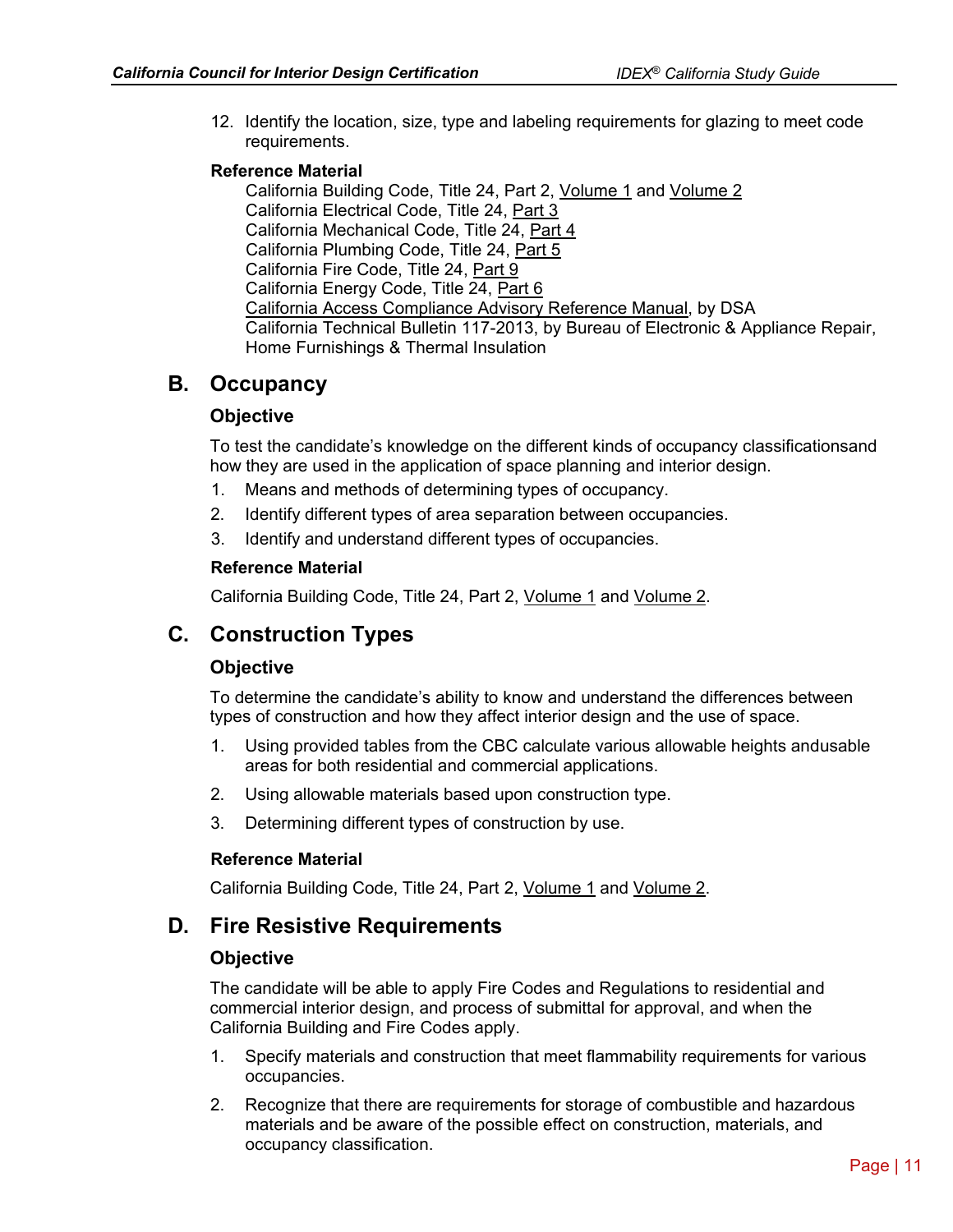- 3. Recognize violation of fire life safety during design, construction alteration and demolition.
- 4. Recognize correctly designed reflected ceiling plans must be coordinated with a sprinkler consultant, fire protection engineer, and in some cases structural or civil engineer.
- 5. Identify requirements for the design of interior fireplaces and barbecues including mantels, hearths, and surface finishes.
- 6. Identify correct and incorrect fire resistance standard design and applications for walls, partitions, floors, ceilings, doors, windows and other penetrations for various construction types, fire resistivity, occupancies and locations utilizing standard designs such as sections prescribed within the CBC.
- 7. Identify various flammability tests for materials, textiles, wall coverings, upholstery, and drapery.
	- a. Identify requirements relating to draperies and wall hangings.
	- b. Identify testing requirements, testing agencies and standards for various materials and textiles used in interior specifications.
	- c. Identify the chapter dedicated to fire resistive material in the CBC and the applicable standards.
- 8. Demonstrate knowledge of when applications of flame-resistant finishes are required for interior materials and textiles.
- 9. Identify correct procedures for submittal and approval of materials, products, and specifications to meet fire safety regulations and how to obtain a flame spread certificate.

#### **Reference Material**

California Building Code, Title 24, Part 2, Volume 1 and Volume 2. California Fire Code, Title 24, Part 9

California Technical Bulletin 117-2013, by Bureau of Electronic & Appliance Repair, Home Furnishings & Thermal Insulation

#### **E. Interior Finish**

#### **Objective**

To test the candidate's knowledge of interior finishes for floors, walls, and ceilings, as they relate to the various California codes and Title 24.

Demonstrate knowledge of the code as it governs the use of interior finishes, trim and decorative materials.

Demonstrate knowledge of interior wall and ceiling finish requirements by occupancy. Understanding of provisions limiting allowable flame spread and smoke development.

#### **Reference Material**

California Building Code, Title 24, Part 2, Volume 1 of 2.

#### **F. Means of Egress**

#### **Objective**

To test the candidate's knowledge of exiting requirements.

1. Demonstrate ability to recognize correct and incorrect applications of code requirements in exiting for all occupancies including the new terminology of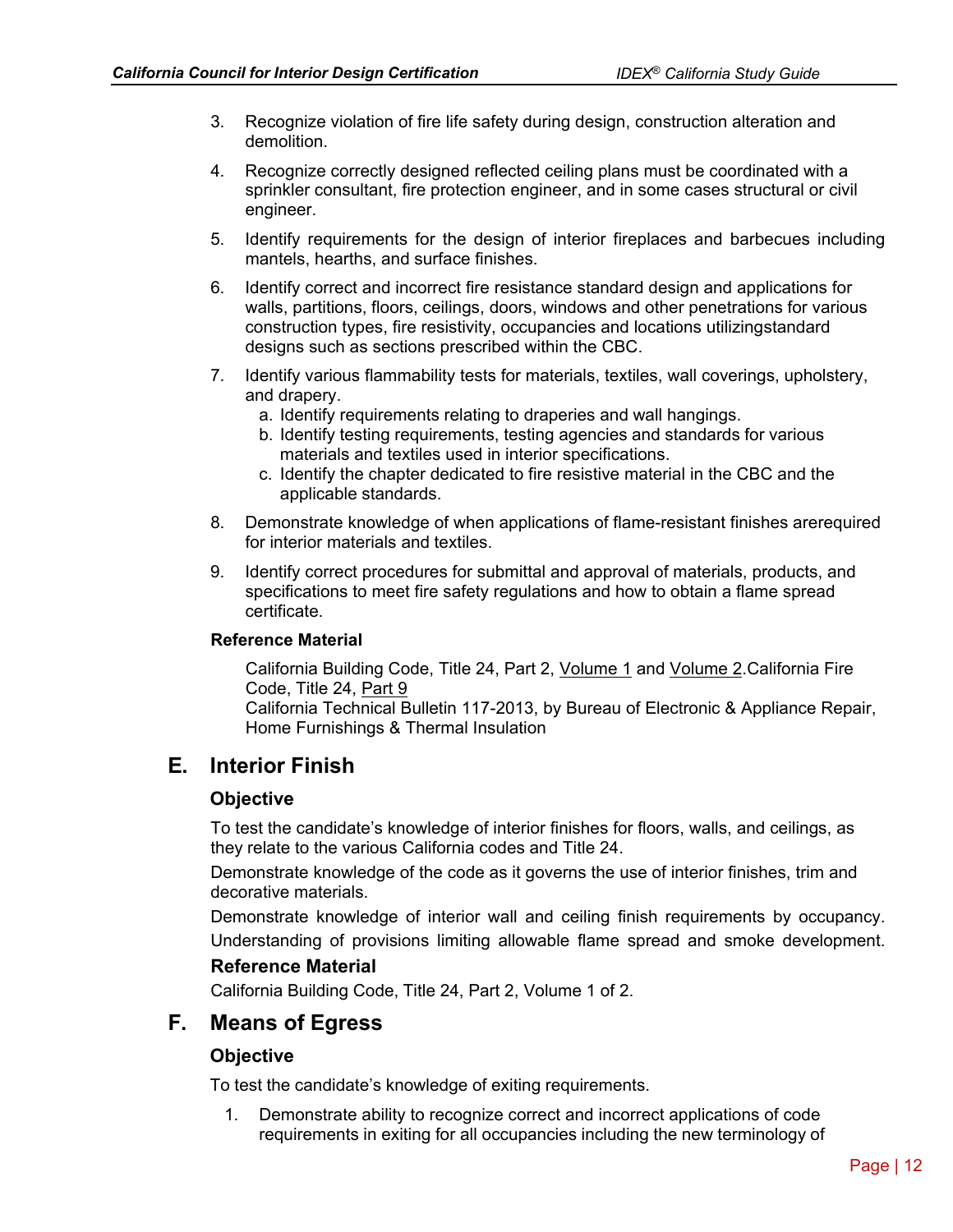hallways, means of egress, exit access, exit pathways, exit discharge.

- 2. Demonstrate knowledge and ability to calculate occupant load.
- 3. Demonstrate the ability to calculate location of exits, door widths, length and width of corridors, stairs, ramps, landings, and the number of exits according to occupant load.
- 4. Demonstrate knowledge of requirements for placement of exit signage, sign illumination, exit illumination and power source.
- 5. Demonstrate knowledge of exit requirements for sprinkled and non-sprinkled buildings.
- 6. Recognize what constitutes a legal fire exit on a drawing and what a dead-end corridor is.

#### **Reference Material**

California Building Code, Title 24, Part 2. California Fire Code, Title 24, Part 9. California Access Compliance Advisory Reference Manual, by DSA

#### **G. Accessibility**

#### **Objective**

To test the candidate's knowledge and ability to apply accessibility requirements and regulations in California.

- 1. Demonstrate ability to recognize correct and incorrect applications for accessibility regulations in buildings used by the public:
	- a. Restrooms, fixtures, hardware, and accessory items.
	- b. Doors, thresholds, and hardware.
	- c. Path of travel.
	- d. Public facilities including water fountains, mailboxes, elevator controls, counters, and ATM's.
	- e. Slip resistant requirements for walking surfaces.
	- f. Handrails.
	- g. Corridors, vestibules, and ramps.
	- h. Signage.
	- i. Protruding objects in accessible routes.
	- j. Unreasonable hardships.
	- k. Site access requirements.
	- l. Clearances and dimensions dealing with all of the above.
- 2. Demonstrate knowledge of differences in accessibility requirements for new construction, renovation, and demolition in commercial buildings.
- 3. Identify requirements for accessibility in multiple-family and residential carefacilities.
- 4. Demonstrate knowledge of and under what conditions ADA requirements (ADATitle I & III) and California Access Regulations, Title 24, Part 2, must be met.
	- a. Public accommodation.
	- b. Commercial facilities.
	- c. Work environment (ADA Title I, The workplace).
- 5. Demonstrate understanding of definition of service establishments as defined by ADA and recognizes when requirements for accessibility will apply.
- 6. Demonstrate knowledge of the enforcement, liability, and appeals process of ADA (Title III Sub Part E).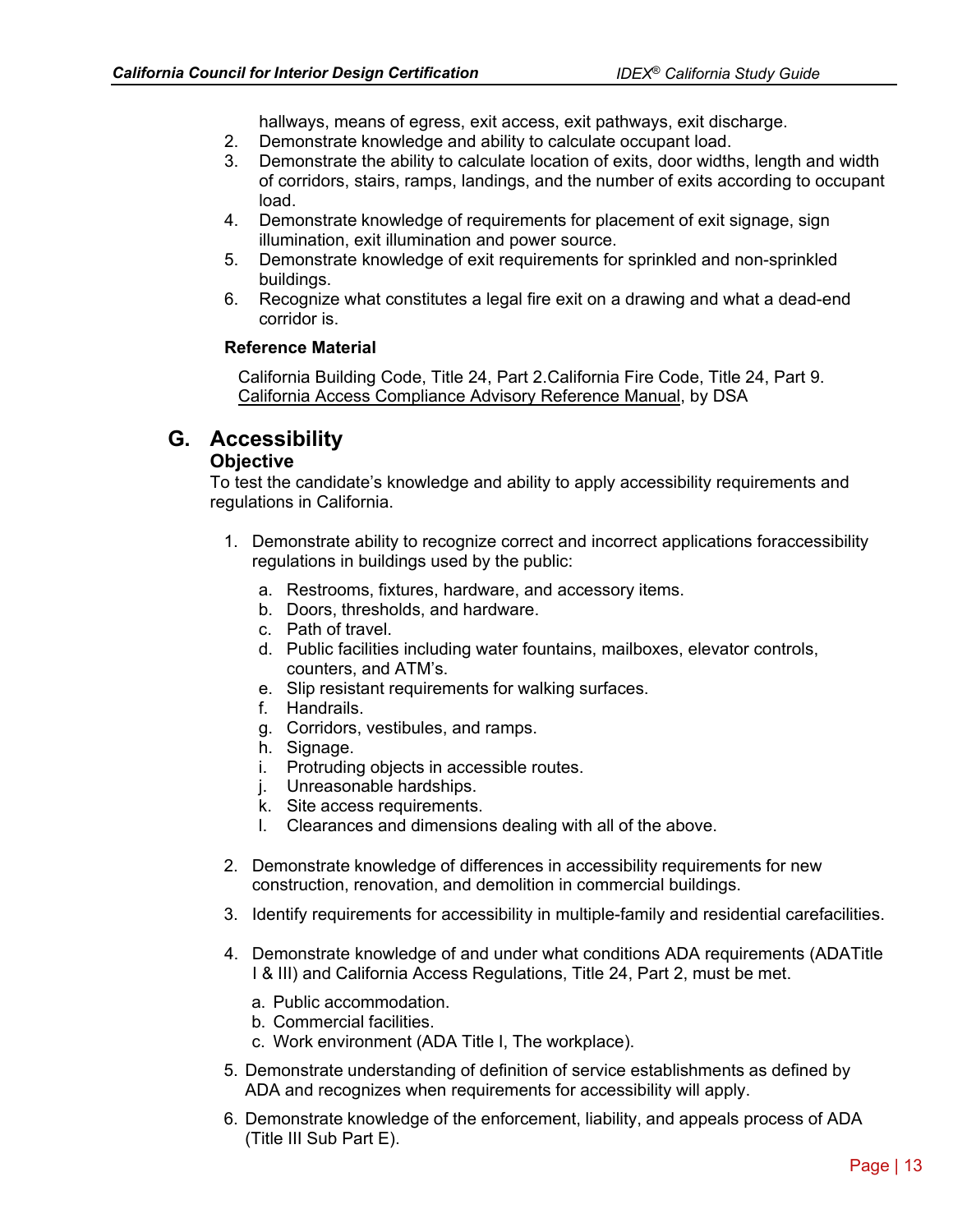#### **Reference Material**

California Building Code, Title 24, Part 2. California Access Compliance Advisory Reference Manual, by DSA CalDAG Interpretive Manual and Checklist, by Gibbens, Michael P. California Disabled Accessibility Guidebook by Builders Book, Inc., Mary Jorgensen, Kevin Choi

# **H. Building Systems**

#### **Objective**

To test the candidate's knowledge of plumbing code requirements which influence interior design space planning. To test the candidate's knowledge of typical interior design requirements as related to electrical and telecommunications systems, location requirements, and situations when a consultant is necessary. To test the candidate's knowledge of energy conservation as required by Title 24, California Energy Code.

- 1. Demonstrate knowledge of requirements for number of fixtures according to occupancy load and type.
- 2. Demonstrate knowledge of minimum standards and clearances for plumbing fixtures in residential design.
- 3. Demonstrate awareness of venting location and plumbing requirements in residential and commercial design.
- 4. Demonstrate knowledge of water conservation requirements in the specification of plumbing fixtures.
	- a. Shower heads.
	- b. Low-flow toilets.
- 5. Demonstrate knowledge of various types of plumbing fixtures and associated hardware.
- 6. Demonstrate your knowledge of mechanical systems, vents, and registers.
- 7. Identify the location of electrical outlets, ground fault interrupters, switching devices, and fixtures as required by code in residential and commercial buildings.
- 8. Understand restrictions on the use of high voltage (neon) lighting in residential and commercial applications.
- 9. Specify single-use or dedicated circuits and other special equipment required by code or client function.
- 10. Identify when to engage a consultant for electrical specifications, or when the electrical contractor of record may perform this function.
- 11. Demonstrate knowledge of location and spacing of outlet and switching devices.
- 12. Demonstrate knowledge of the need for an emergency power source in special applications.
- 13. Demonstrate the knowledge of the use of energy efficient lamps, switching and control devices by identifying correct and incorrect applications.
	- a. Lighting requirements for appropriate lighting levels, switching and controldevices for residential and commercial interiors.
	- b. Specify fixtures and lamp requirements for residential and commercial interiors.
- 14. Demonstrate awareness of the specific forms required to meet the energy code, where to acquire them and who prepares them.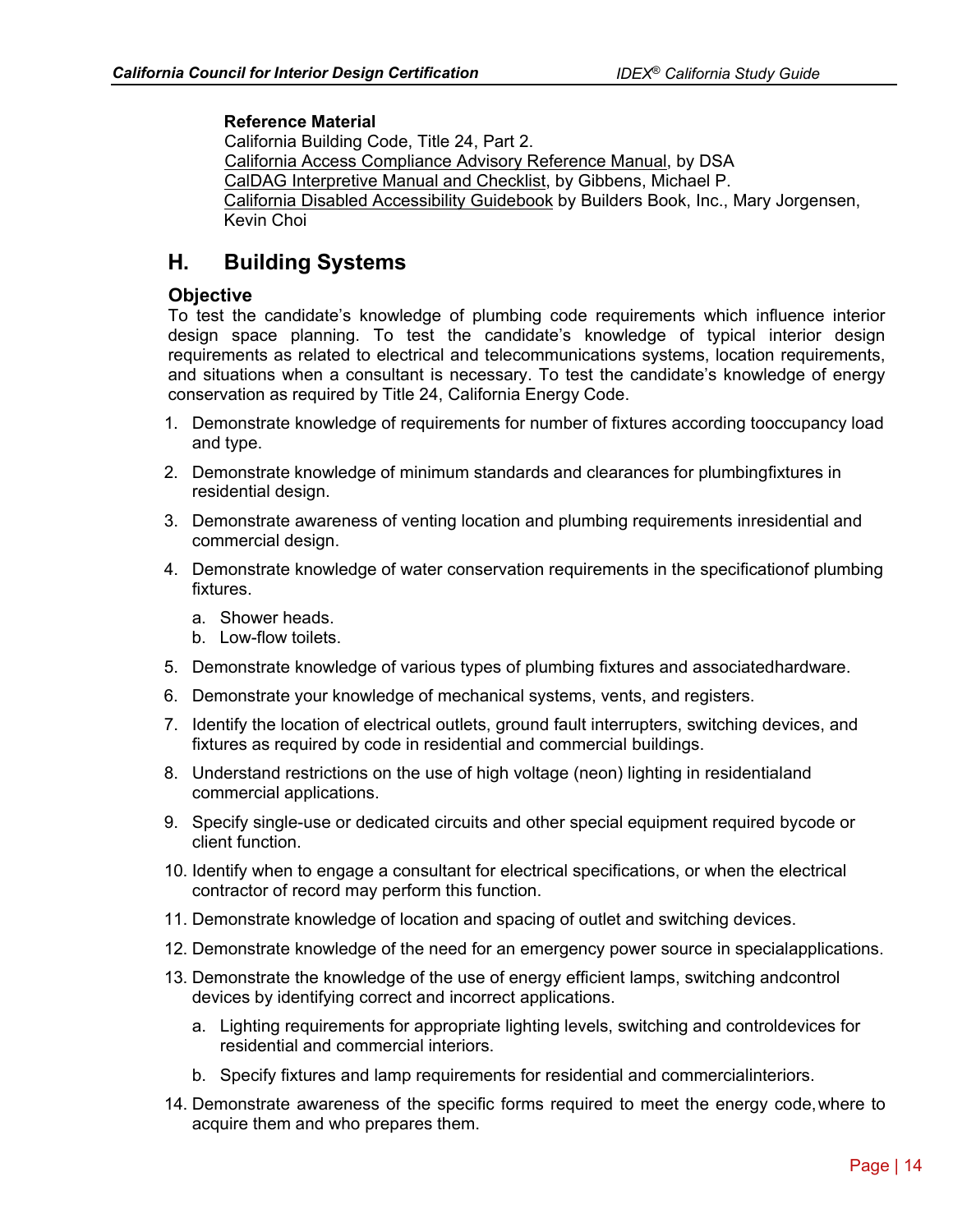- 15. Demonstrate knowledge of mandatory measures and requirements of the energy code including insulation, building envelope requirements, weather-stripping, and the use of glazing.
- 16. Demonstrate knowledge of alternate methods of compliance and recognize the need to consult.

#### **Reference Material**

California Energy Code, Title 24, Part 6. California Plumbing Code, Title 24, Part 5. California Electrical Code, Title 24, Part 3. California Mechanical Code, Title 24, Part 4. Residential Lighting Design Guide by the UC Davis, California Lighting Technology Center.

#### **I. Miscellaneous**

#### **Objective**

To test the candidate's knowledge on miscellaneous parts of the code that affect interior designers and their work, not covered by complete sections, such as emergency egress windows, glazing, interior environmental requirements (ventilation, sound transmission), interior spatial dimensions (coordination with systems, lighting, structural elements), and smoke detectors.

- 1. Demonstrate knowledge of exiting requirements from residential facilities.
- 2. Demonstrate knowledge of different types of glazing and their applications.
- 3. Demonstrate knowledge of interior environmental requirements such as those required for special ventilation and sound transmission issues, as well as how to coordinate interiors with various ancillary systems and structural elements.
- 4. Demonstrate knowledge of smoke detector requirements relative to residential facilities.

#### **Reference Material**

California Building Code, Title 24, Part 2, Volume 1 and 2.

#### **J. Professional Ethics**

#### **Objective**

To test the candidate's knowledge of the professional code of ethics required by CCIDC of all Certified Interior Designers in California, as well as those of various professional interior design associations throughout the United States.

- 1. Given a description of the CCIDC code of ethics, identify different responsibilities and behavior of the practitioner towards consumers, colleagues, and others.
- 2. Identify the scope of Certified Interior Designers practice as it relates to the code of ethics.
- 3. Understand the Code of Ethics for a Certified Interior Designer.

#### **Reference Material**

CCIDC Code of Ethics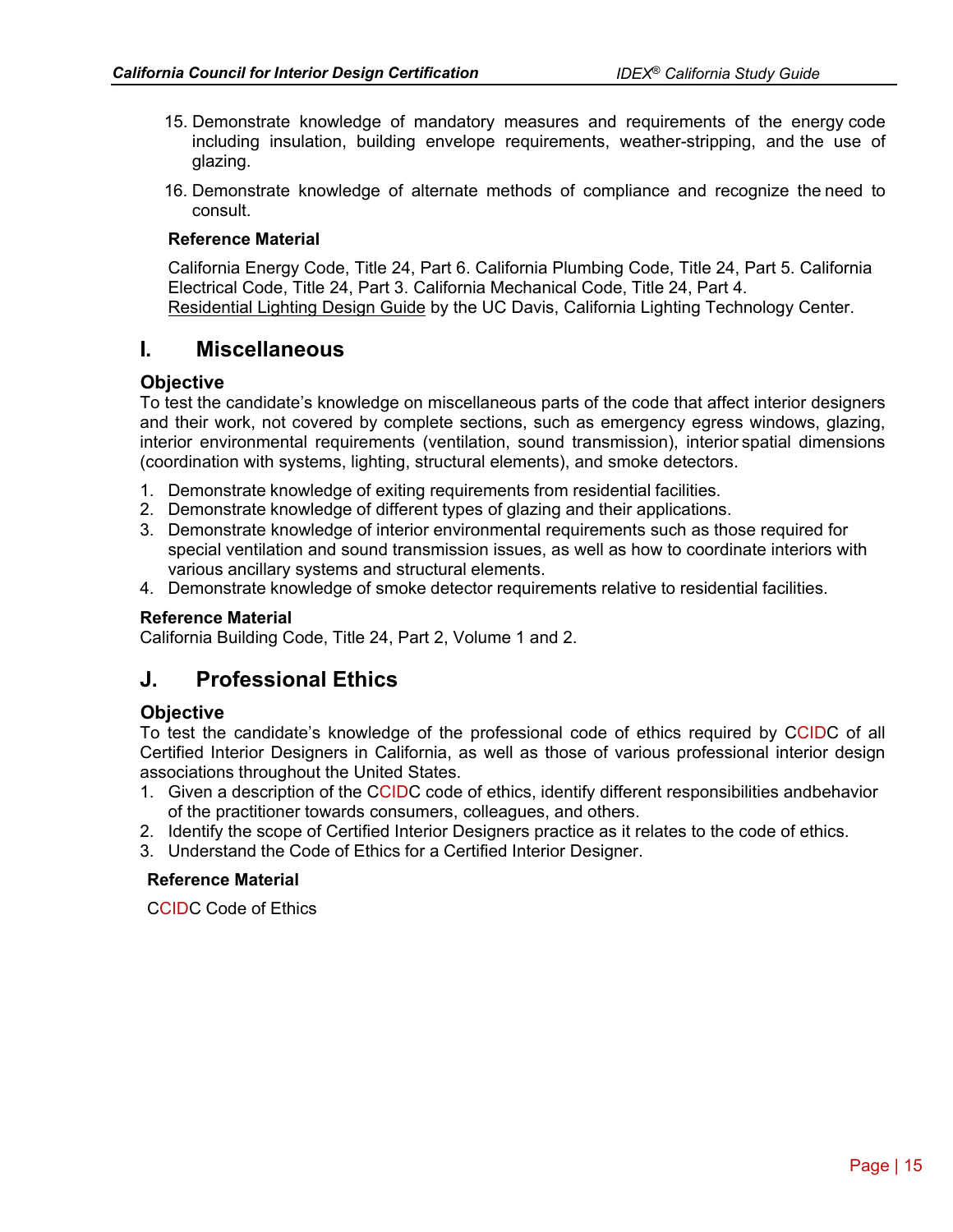# **K. Legal Issues in California**

#### **Objective**

To test the candidate's knowledge of the professional practice rules and regulations for various professions in the building industry in California.

- 1. Given a description of the legal responsibilities as defined by law:
	- A. Identify the scope of work responsibilities of the professions, including engineers, architects, Certified Interior Designers, and contractors.
	- B. Identify the scope of Certified Interior Designers practice according to California law.
	- C. Identify the liability a designer assumes when changing design specifications on drawings with a building permit.

#### **Reference Material**

State of California, Business and Professions Code, Chapter 3.9, Sec. 5800. Bulletin for Interior Designers and Decorators, CDTFA. California Civil Code, Section 1689. California Contractors License Law & Reference Book, CSLB, Michie.

# **L. Contractual Issues between Client and Design Professional**

#### **Objective**

To test the candidate's knowledge of a design services agreement with their client and how to deal with issues such as breach of contract, arbitration, payments, scope of services, etc.

#### **Reference Material**

ASID Commercial Contract Form Agreements ASID Residential Contract Form

# **M. Business Procedures**

#### **Objective**

To test the candidate's knowledge of laws and regulations in conducting business in California, with regard to those laws that specifically impact interior designers including sales and use taxes, contractors licensing law requirements, interior design scope of services contracts / agreements, and civil code rescission clauses.

- 1. Given a description of the legal responsibilities as defined by law, identify the scope of work responsibilities of the professions, including engineers, architects, Certified Interior Designers, and contractors.
	- A. Identify the scope of Certified Interior Designers practice according to California law.
	- B. Understand the Code of Ethics for a Certified Interior Designer.
	- C. Identify the scope of liability when changing specifications on drawings with a building permit.
	- D. Write a contract/letter of agreement to meet California codes and regulations.
	- E. Apply codes and regulations to standard business practice.
	- F. Understand California Civil Code for providing professional services to homeowners in their home.
	- G. Utilize commonly accepted business procedures and practices.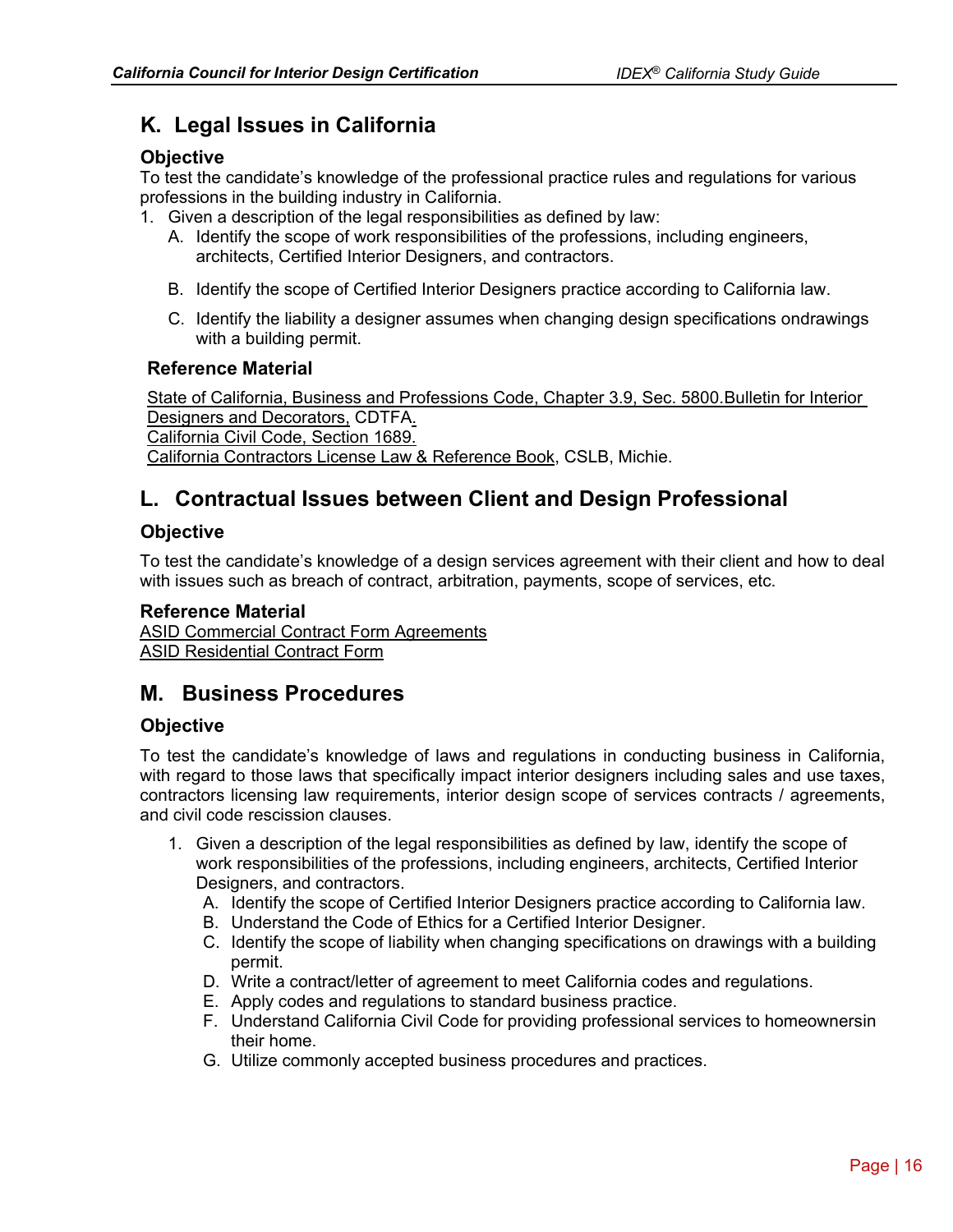#### **Reference Material**

State of California, Business and Professions Code, Chapter 3.9, Sec. 5800 State of California, Civil Code, Section 1689. Bulletin for Interior Designers and Decorators, CDTFA.

CCIDC Code of Ethics

# **N. Design Theory**

#### **Objective**

To test a candidate's knowledge on the elements and principles of design and theory relative to the study of space, line, shape, mass, light, scale, and proportion.

#### **Reference Material**

Beginnings of Interior Environments by Jones, L. M. & Allen, P. S., Published by Pearson Prentice Hall 9780132786003 – ISBN-10: 0132786001

# **O. Human Factors**

#### **Objective**

To test the candidate's knowledge of ergonomic principles, anthropometrics, non-code based universal design, terminology, and common attributes.

1. Demonstrate general knowledge and principles of ergonomics as it relates to the interior built and furnished environment.

#### **Reference Material**

Beginnings of Interior Environments by Jones, L. M. & Allen, P. S., Published by Pearson Prentice Hall 9780132786003 – ISBN-10: 0132786001 Residential Interior Design, A Guide to Planning Spaces by Maureen Mitton and Courtney Nystuen, John Wiley & Sons ISBN: 1119312523 – ISBN-13: 9781119312529

# **P. Design Phase**

#### **Objective**

To test a candidate's knowledge on the different phases of a typical design project in the early design phase.

#### **Reference Material**

Beginnings of Interior Environments by Jones, L. M. & Allen, P. S., Published by Pearson Prentice Hall 9780132786003 – ISBN-10: 0132786001 Residential Interior Design, A Guide to Planning Spaces by Maureen Mitton and Courtney Nystuen, John Wiley & Sons ISBN: 1119312523 – ISBN-13: 9781119312529

# **Q. Contract Documents**

#### **Objective**

To test a candidate's knowledge on the development and technical aspects of preparing construction documents for a design project including their application to specifications and bidding.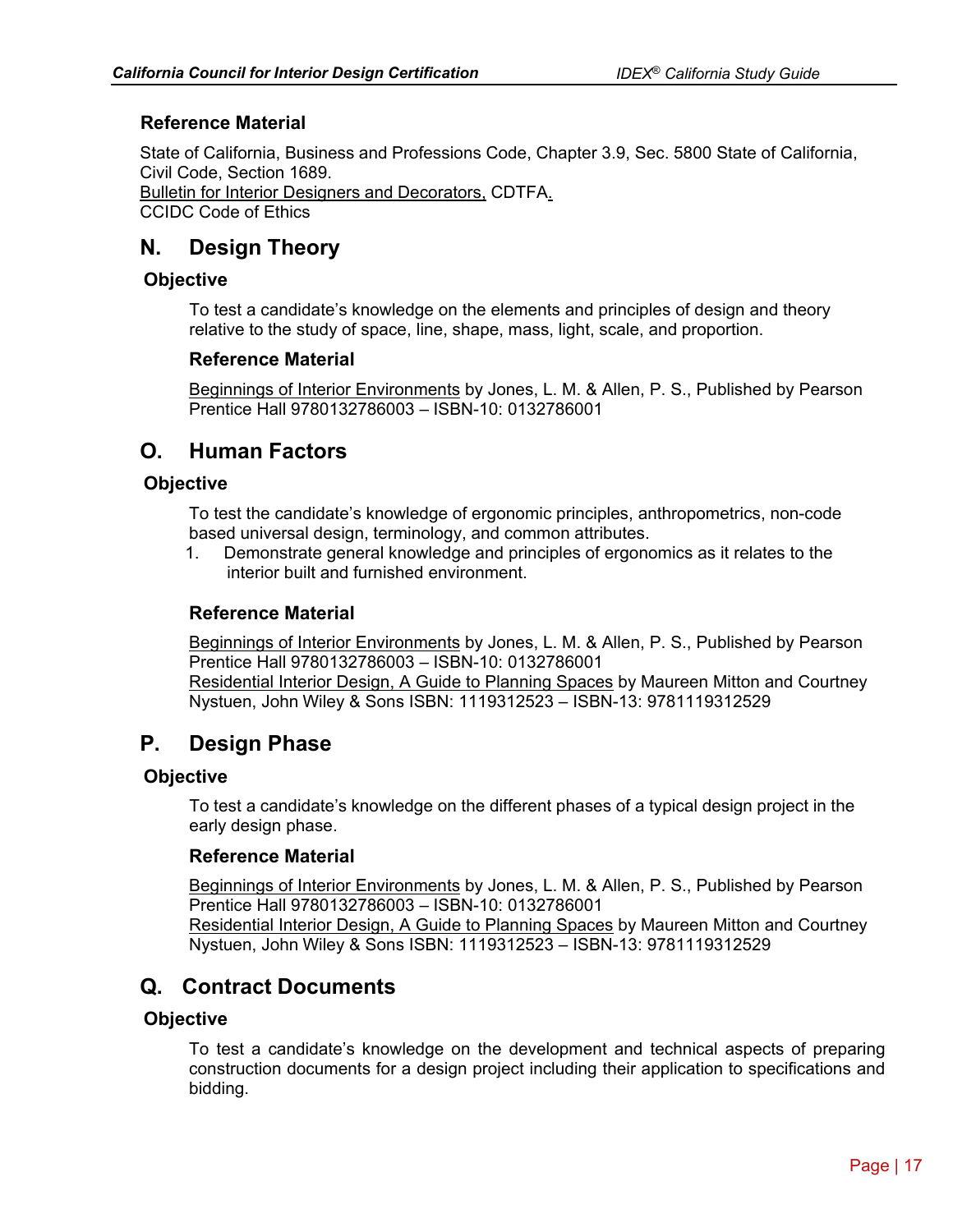#### **Reference Material**

Professional Practice for Interior Designers by Christine M. Piotrowski, John Wiley & Sons, ISBN13: 978-1119554516 – ISBN-10: 1119554519 Construction Drawings and Details for Interiors by Otie & Rosemary Kilmer, John Wiley & Sons ISBN-13: 978-1118944356 – ISBN-10: 1118944356

Specifying Interiors by McGowan, Cruse, John Wiley & Sons, ISBN: 9780471692614

# **R. Contract Administration Process**

#### **Objective**

To test a candidate's knowledge on the construction phase and process of a design project including change orders, post occupancy evaluation, project observation, preparing punch lists, dealing with requests for information, reviewing and approving shop drawings and dealing with submittals for review.

#### **Reference Material**

Professional Practice for Interior Designers by Christine M. Piotrowski, John Wiley & Sons, ISBN13: 978-1119554516 – ISBN-10: 1119554519

# **S. Finishes, Furnishings, Fixtures, and Equipment**

#### **Objective**

To test a candidate's knowledge on finishes relative to fire codes and flammability standards (ASTM, NFPA, UL) such as flooring, walls coverings, ceilings, and fabrics. The standards will be relative to both residential and commercial standards and will cover furnishings, fixtures, and equipment as well.

#### **Reference Material**

Specifying Interiors by McGowan, Cruse, John Wiley & Sons, ISBN: 9780471692614

# **T. Environmental**

#### **Objective**

To test a candidate's knowledge on various interior environmental subjects such as acoustics, indigenous species, indoor air quality and sustainable materials.

#### **Reference Material**

Specifying Interiors by McGowan, Cruse, John Wiley & Sons, ISBN: 9780471692614

Beginnings of Interior Environments by Jones, L. M. & Allen, P. S., Published by Pearson Prentice Hall 9780132786003 – ISBN-10: 0132786001.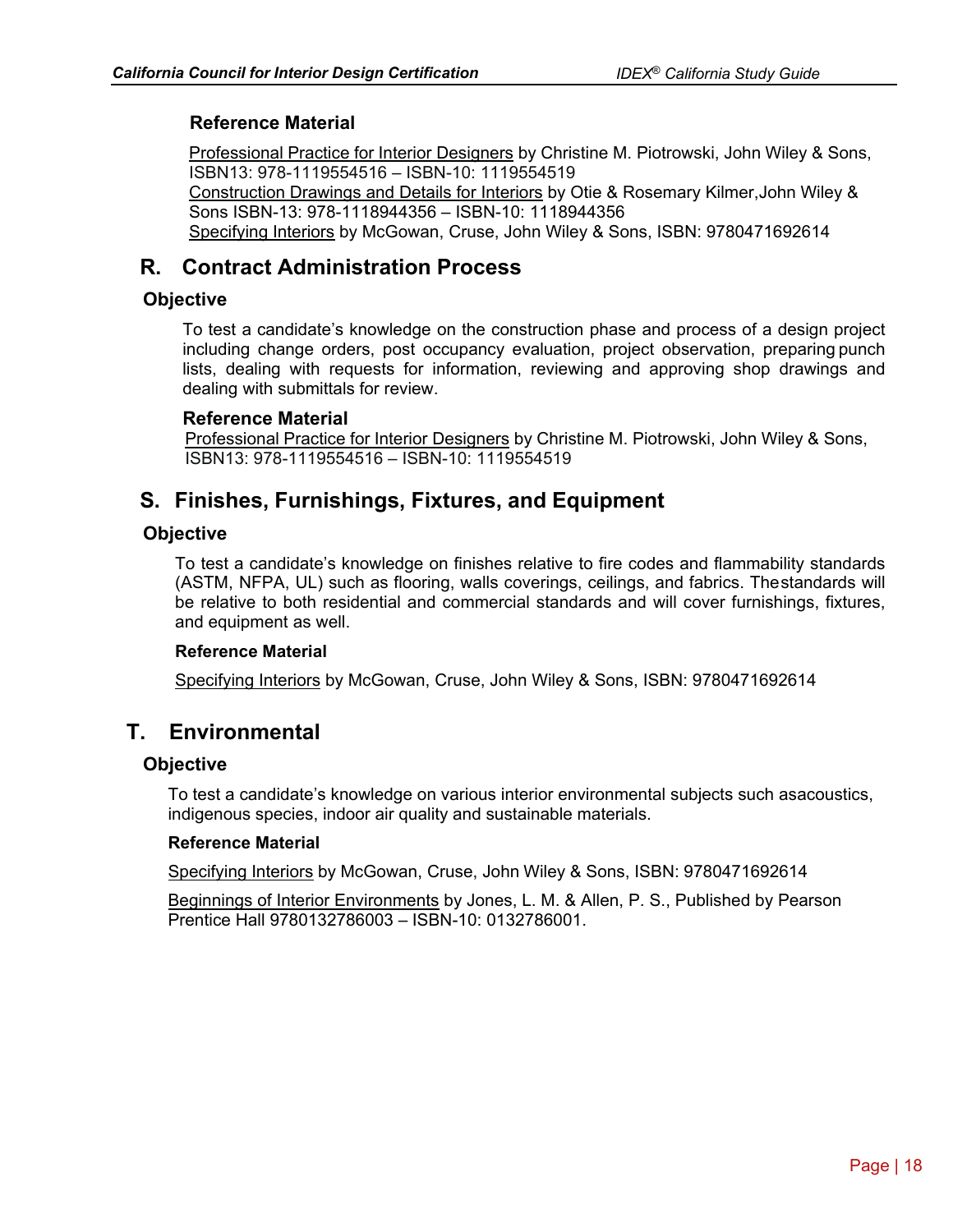# **VIII. Sample Questions**

- 1. What MINIMUM conservation features and devices are to be included for compliance with residential energy efficiency standards?
	- a. Mandatory Measures Checklist.
	- b. Shading Coefficient Worksheet.
	- c. Energy Budget Point System.
	- d. CEC system grid.
- 2. What of the following would be considered an H-occupancy?
	- a. A factory with large quantities of flammable liquids.
	- b. A theater with seating for more than 5,000.
	- c. A maximum-security prison.
	- d. A convalescent home.
- 3. What is the MAXIMUM finish sill height of any residential escape window?
	- a. 36"
	- b. 40"
	- c. 42"
	- d. 44"
- 4. If work does not commence, or if the project becomes abandoned, what period of time can elapse before the permit becomes null and void?
	- a. 90 days.
	- b. 180 days.
	- c. One year.
	- d. 120 days.
- 5. What must the exit doors for an accessible commercial establishment include?
	- a. A 5-inch plate on the door.
	- b. An automatic self-locking assembly.
	- c. A bottom 10-inch smooth, uninterrupted surface.
	- d. Alarm-activity mechanism.
- 6. For a nursery with full-time care of ten toddlers, what class (excluding exceptions) must wall coverings be in corridors and exit ways?
	- a. Class I.
	- b. Class II.
	- c. Class III.
	- d. Class IV.
- 7. In a type I or II commercial office building, what construction is allowed for non-load bearing interior partitions that do not establish a fire-rated corridor?
	- a. Untreated wood framing and 5/8" gypsum board.
	- b. Steel framing and 5/8" gypsum board.
	- c. Combustible framing with non-combustible materials applied to the framing.
	- d. Steel framing with 1/2" gypsum board.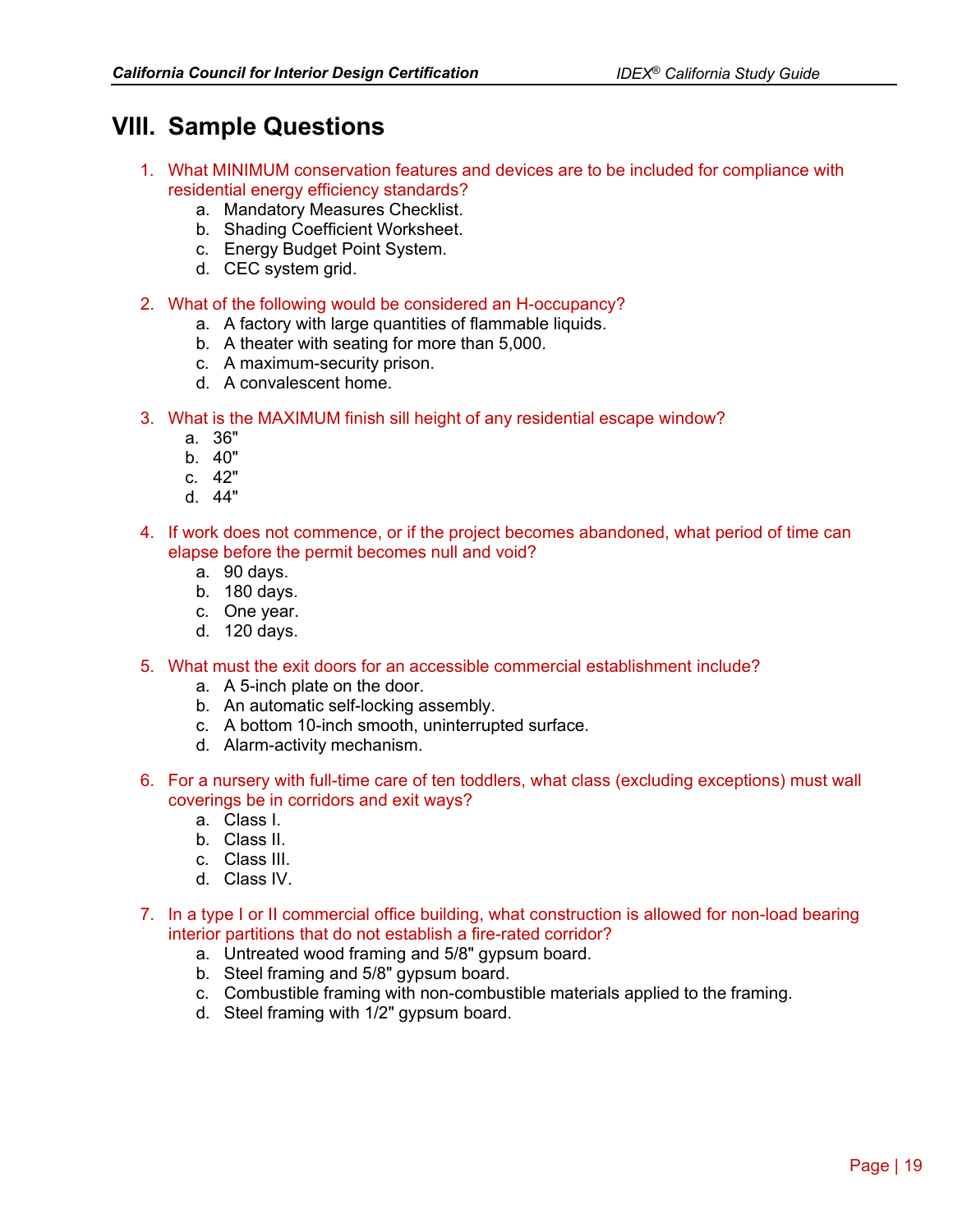- 8. Your client has seen the work of another professional designer in a trade magazine and has asked you to duplicate it as closely as possible. In addition, your client has a limited budget and will not be able to afford the chairs and sofa that would need to be purchased from a wellknown furniture manufacturer. You should:
	- a. Inform your client that you will need to find a local workroom that will duplicate the furniture pieces from photos supplied to you from the furniture manufacturer.
	- b. Add an addendum to your contract stating you will not be held liable for any copyright infringements.
	- c. Inform your client that it is against the professional designer's code of ethics to plagiarize another designer's work.
	- d. Ask the vendors if they provide special discounts.

#### 9. Which of the following are associated with the principles of rhythm?

- a. Gradation, repetition, transition, and progression.
- b. Gradation, progression, repetition, and subordination.
- c. Domination, gradation, transition, and progression.
- d. Domination, subordination, repetition, and transition.

#### 10. In lighting design, where are light reflectance and glare issues MOST important?

- a. Offices.
- b. Restaurants.
- c. Bedrooms.
- d. Living rooms.

#### 11. Which form of light has the MOST positive effect on people's health and well-being?

- a. Natural.
- b. Discharge.
- c. Full spectrum.
- d. Warm deluxe.

#### 12. Which of the following should a designer do during the concept/ schematic design phase?

- a. Create preliminary design decisions for client review.
- b. Prepare set of CD's and FF&E package.
- c. Locate contractors that can complete the work.
- d. Finalize all schedules and specifications.

#### 13. Which of the following are the FIRST considerations when developing a space plan?

- a. Scale and proportion.
- b. Codes and adjacencies.
- c. Furnishings and arrangements.
- d. Relationships and design.

#### 14. Which of the following would require construction documents to be prepared by a registered professional?

- a. Residential remodel.
- b. Non-sprinklered building.
- c. Artist-in-residence loft.
- d. High-rise building project.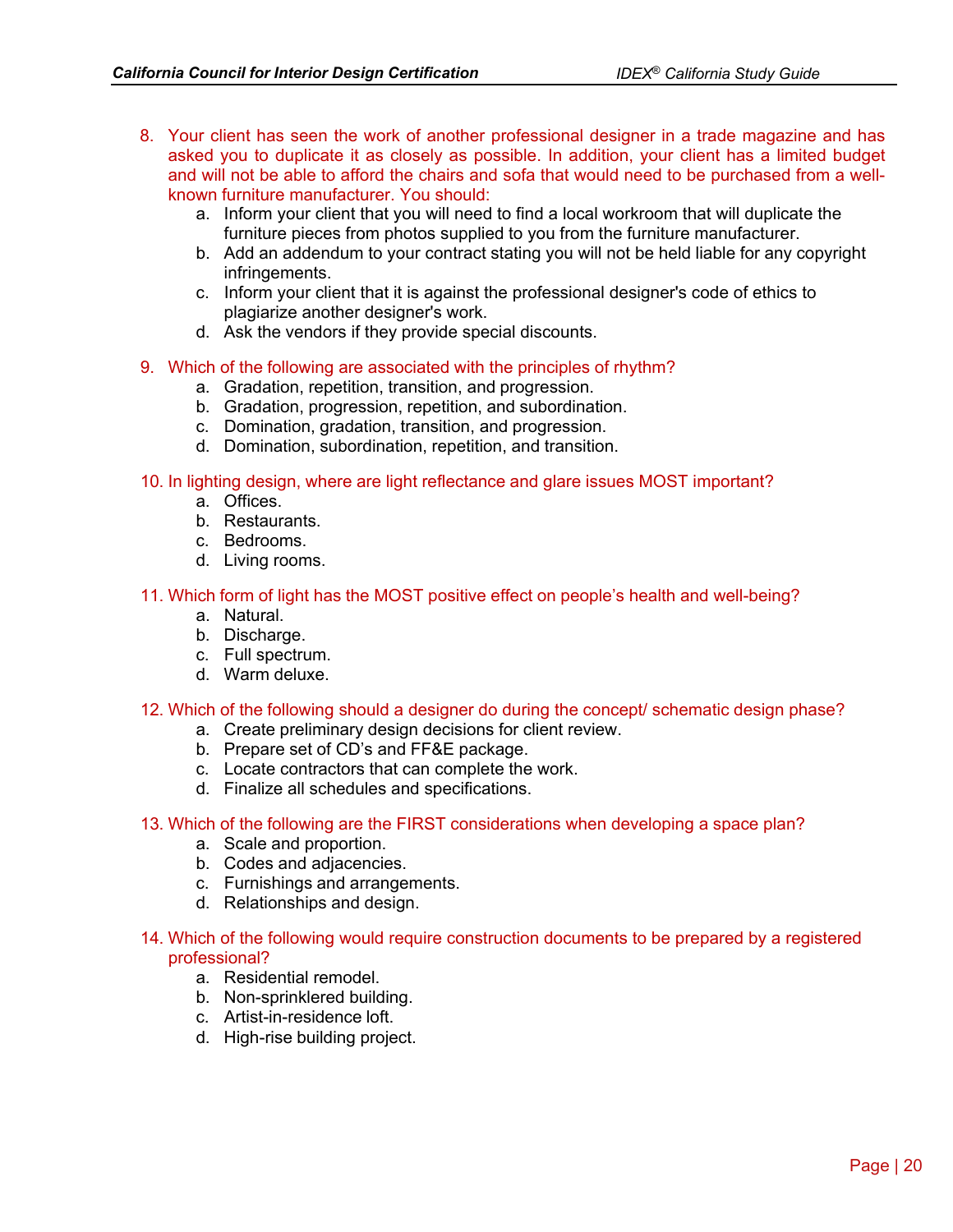- 15. Designers should allow a change order to be issued only upon the written approval by which of the following?
	- a. Building Official.
	- b. Client/Owner.
	- c. Subcontractor.
	- d. Contractor.
- 16. Which of the following is the purpose of the drawings in the administration of the compliance with the contract?
	- a. Offer the designer the opportunity to reconsider the design intent.
	- b. Allow the contractor to make substitutions.
	- c. Illustrate specific situations or details of the project.
	- d. Respond to plan check corrections.

#### 17. Who prepares and submits drawings and samples for approval?

- a. City inspector.
- b. Designer.
- c. Contractor.
- d. Client.
- 18. Which of the following is a common property of vinyl coated wall coverings manufactured for hospitality design?
	- a. Mildew resistance.
	- b. Toxic binders.
	- c. Transparent finishes.
	- d. Textural surfaces.

#### 19. Which of the following determines and rates the mildew resistance of wallpaper?

- a. IBC
- b. ASTM
- c. NTMA
- d. ANSI

#### 20. Which test is used to measure flame spread in rated corridors?

- a. Flame rating system.
- b. Chamber test.
- c. Steiner tunnel test.
- d. Flooring radiant panel test.

#### 21. Which of the following should designers AVOID when specifying paint, because of toxicity?

- a. Volatile organic compounds.
- b. Water-based resins.
- c. Water-based thinners.
- d. Water-based sealers.

#### 22. Which of the following should a designer attempt to specify on every "LEED" design project?

- a. Sustainable materials.
- b. Materials for cost.
- c. Materials for style.
- d. Materials for safety.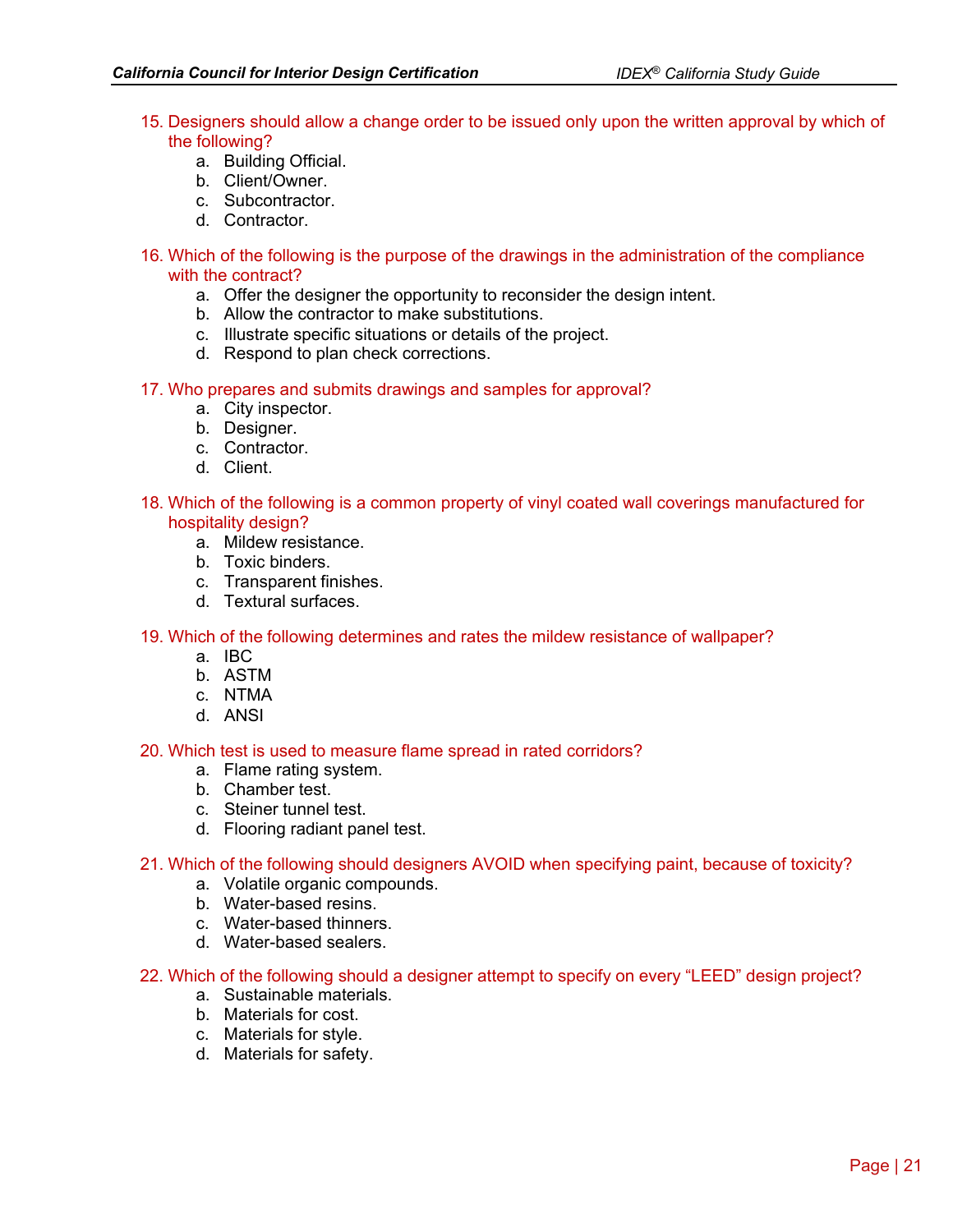#### Correct Answers:

- 1. A.
- 2. A. 3. D.
- 4. B.
- 5. C.
- 6. B.
- 7. B.
- 8. C.
- 9. A.
- 10. A.
- 11. A. 12. A.
- 13. B.
- 14. D.
- 15. B.
- 16. C.
- 17. C.
- 18. A.
- 19. B.
- 20. D.
- 21. A.
- 22. A.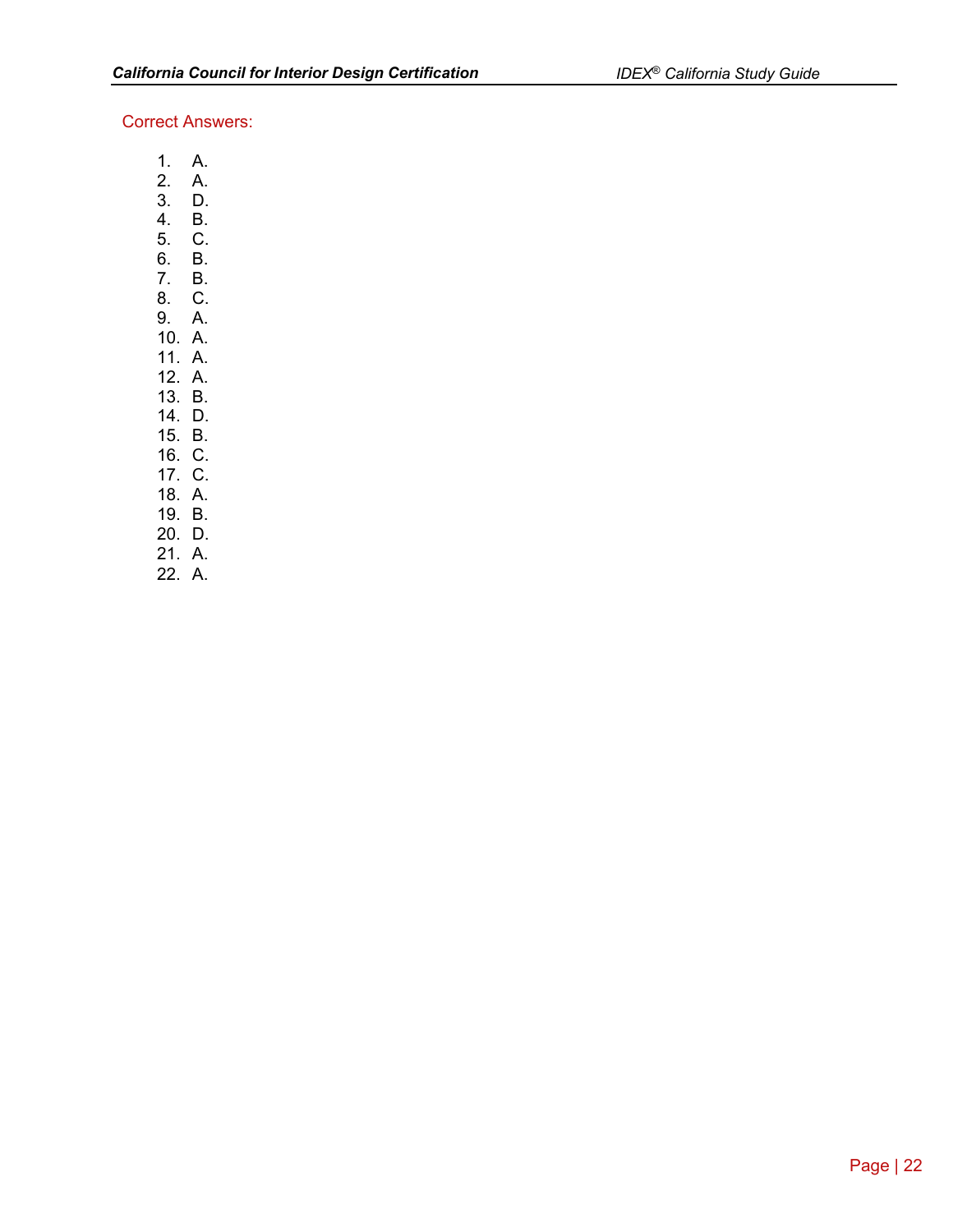# **IX. Frequently Asked Questions**

Question: I am already Certified by CCIDC. Do I need to take the IDEX® California? Answer: No, the examination is for new applicants.

Question: Do I need to take the IDEX® California and a national examination?

Answer: Only if you are planning to become a "professional member" of an association such as ASID, IIDA, NKBA or IDS (or for regulatory reasons in another state) for example. The only examination you need pass to become Certified in California is the IDEX® California.

Question: How many questions are there in the IDEX® California?

Answer: There are 150 multiple-choice questions.

Question: Are there classes or study groups in order to prepare for the examination?

Answer: Yes, there are third-party organizations preparing books, manuals, classes, that will help candidates to prepare specifically for the IDEX® California examination. There are also web sites that offer information and links to many of the study materials as well as helping candidates to form study groups. You can find all of this information on how to reach these providers on the CCIDC web site

Question: How long does it take to complete the examination?

- Answer: You are given 3 hours to complete the examination.
- Question: Can I reschedule my testing appointment before the actual test date, but after the examination registration deadline?
- Answer: Yes, you can, you may reschedule a testing appointment up to five (5) business days in advance of your testing appointment. A \$50.00 fee will apply which must be paid, to SCANTRON online at the time of the request. The reschedule request can be submitted through SCANTRON's online scheduling system through the same link provided on the original Notice to Schedule (NTS). As a onetime courtesy CCIDC will not charge an additional fee if you transfer before the examination deadline or the document submittal deadline. Additional transfers will be assessed a fee.

Question: How do I transfer to another testing window?

Answer: Call the CCIDC office at (760) 294-1936 so that CCIDC can change its records and also notify SCANTRON. This should be done prior to the document submission deadline otherwise additional fees may be incurred.

#### Question: What if I do not show up on the date of my testing appointment?

Answer: You will be considered a "no-show" and in order to reschedule to another testing window you will be required to pay the \$500.00 fee to CCIDC again in order to cover the expenses of the test.

#### Question: How much study time is needed to prepare for the examination?

Answer: If you already use and know the California Building Code and Title 24 in your day-to-day practice then you will require less studying time, if not then you will require a lot more and we recommend some of the prep classes that will be given. Look at the examination classification system it gives you a good idea of the topics that will be covered in the IDEX® California examination. From this you should be able to determine your knowledge base and make a suitable decision.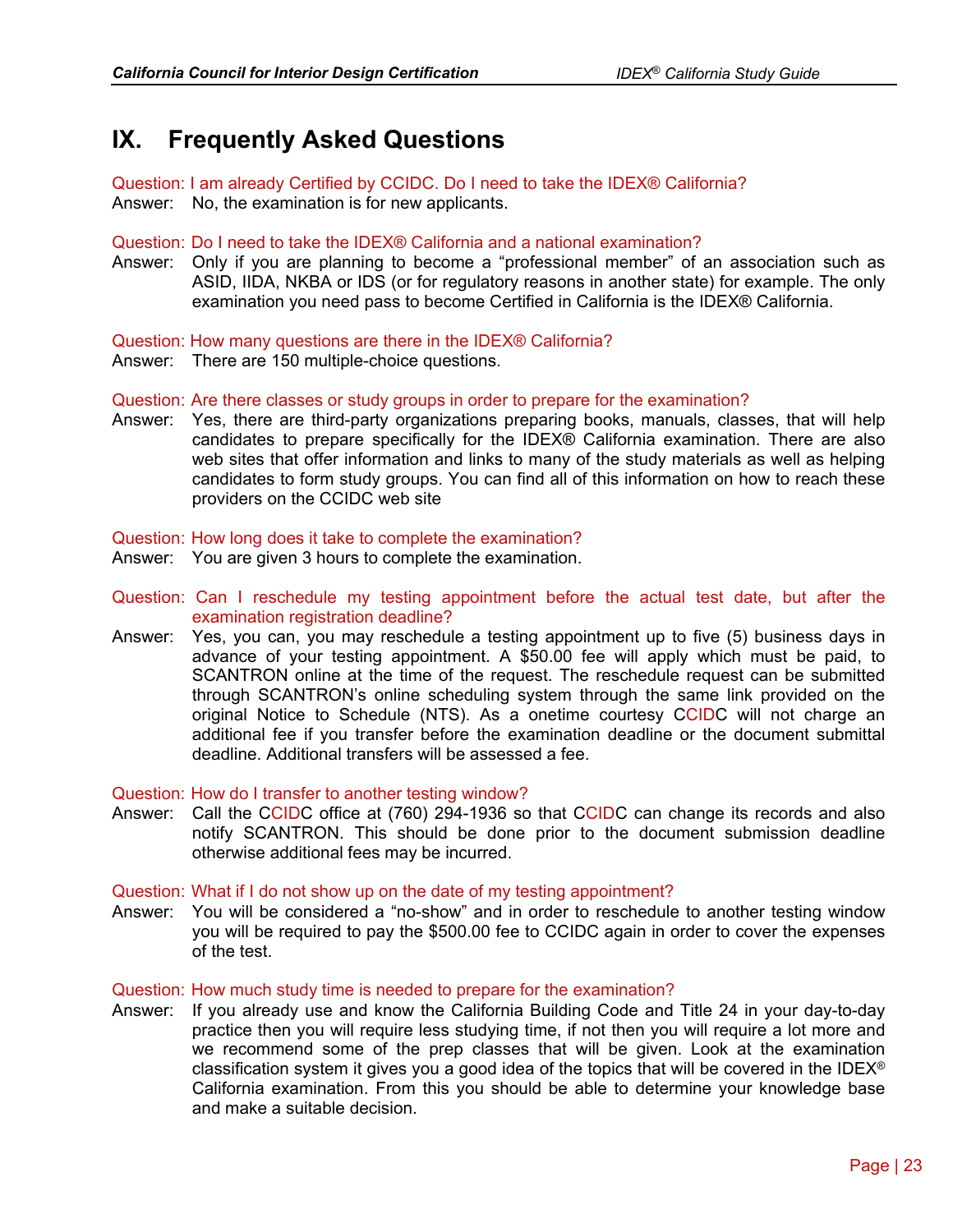#### Question: The reference books and materials seem like they could possibly cost a lot of money. How can I obtain all of this information at a reasonable cost?

Answer: If you work in an office that does commercial design work, they should already have the various code books. If this is not the case then purchasing them will be very expensive, however all of the California Codes are available to view for "free" online. There are also books or manuals available that have condensed all of the code information that pertains to interior design and the IDEX® California, which would be much less expensive than buying code books.

#### Question: How will I know exactly where to go to take the examination?

Answer: When you receive your "Notice to Schedule" via E-mail from SCANTRON, you will be given testing center choices in your particular area or the option for Live Online Proctoring. You will actually be responsible for choosing a testing center and making a specific appointment. Included with your confirmation will be the address of the testing center and a link to Google Maps.

#### Question: How long after the test are the results made available?

- Answer: It normally takes about 10 to 12 weeks to finalize the results.
- Question: I have health issues that require me to eat and/or drink frequently. Will I be allowed to take food or drink into the testing center?
- Answer: No food or drink is allowed in the testing centers, however if you require "special accommodations" due to a disability or health issues there is a process for requesting these at the front of this study guide.

#### Question: How is the examination scored?

Answer: Your score is the number of questions you answer correctly. Each question is worth one point. The passing score is determined using a modified Angoff study. The passing score is not an arbitrary number, say 70% as might be used in classrooms. Instead, the passing score is established after the statistical review of the data generated by a panel of expert designers who consider the difficulty of each question on the examination for the candidate who meets the minimum qualifications for competent practice.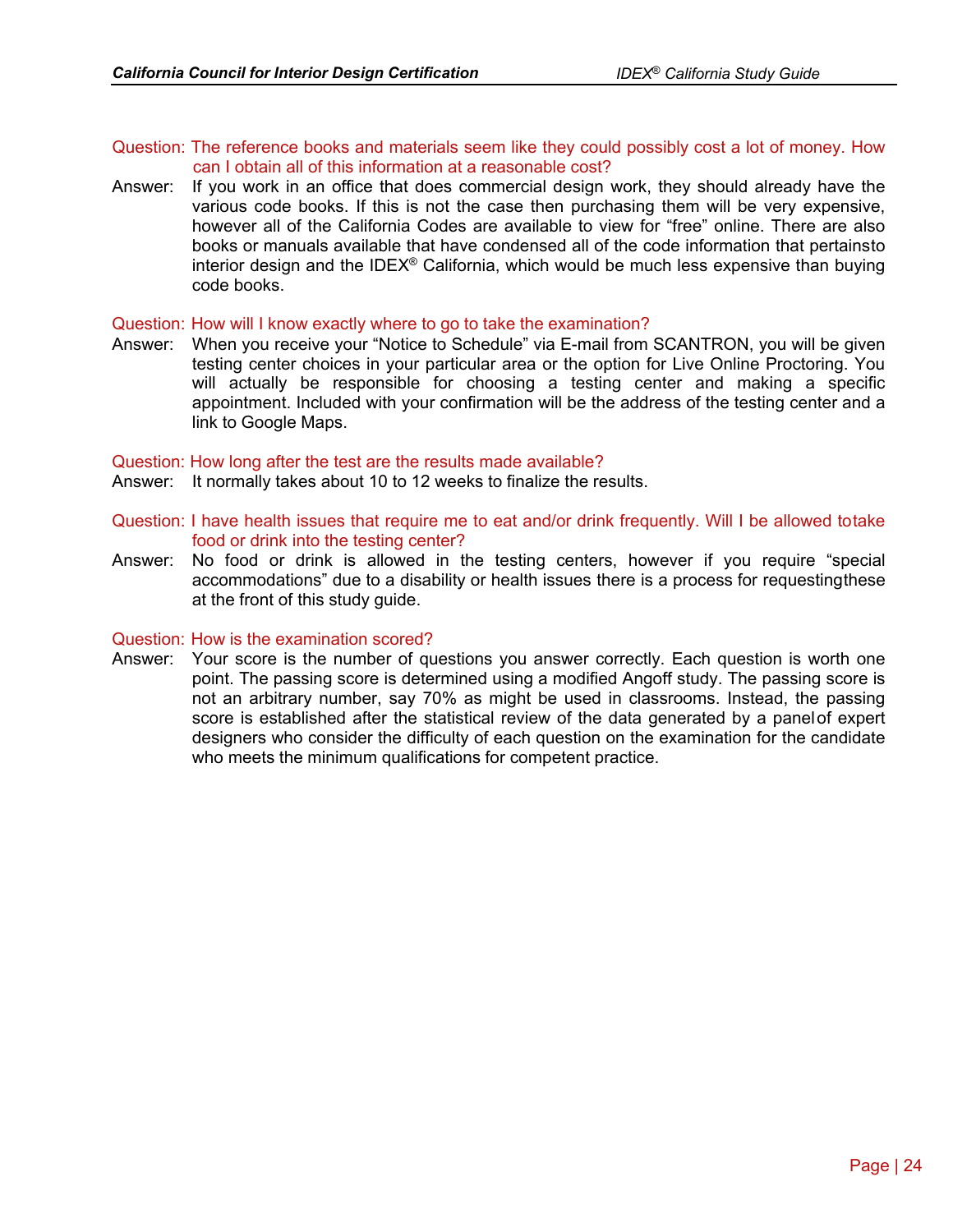# **X. Comprehensive IDEX® Exam Resource List**

#### **BUILDING CODES**

- 1. California Building Code, Title 24, Part 2, Volume 1 and Volume 2
- 2. California Electrical Code, Title 24, Part 3
- 3. California Mechanical Code, Title 24, Part 4
- 4. California Plumbing Code, Title 24, Part 5
- 5. California Fire Code, Title 24, Part 9
- 6. California Energy Code, Title 24, Part 6
- 7. California Access Compliance Reference Manual (DSA)
- 8. California Technical Bulletin 117-2013

#### **REGULATIONS / STATUTES**

- 9. State of California, Business and Professions Code, Section 5800-5812.
- 10. California Civil Code, Section 1689.
- 11. California Contractors License Law & Reference Book, CSLB, LexisNexis.

#### **NON-REGULATORY DOCUMENTS**

- 12. CCIDC Code of Ethics.
- 13. Bulletin for Interior Designers and Decorators, CDTFA.
- 14. ASID Commercial Contract Form Agreements
- 15. ASID Residential Contract Form

#### **BOOKS**

- 16. Specifying Interiors by McGowan, Cruse, John Wiley & Sons
- 17. Professional Practice for Interior Designers by Christine M. Piotrowski, John Wiley & Sons,
- 18. Beginnings of Interior Environments by Lynn M. Jones and Phyllis S. Allen, Pearson Prentice Hall
- 19. Construction Drawings and Details for Interiors by Otie & Rosemary Kilmer, John Wiley & Sons.
- 20. CalDAG Interpretive Manual and Checklist, by Gibbens, Michael P.
- 21. Residential Interior Design, A Guide to Planning Spaces by Maureen Mitton and Courtney Nystuen, John Wiley & Sons
- 22. Residential Lighting Design Guide by the UC Davis, California Lighting Technology Center.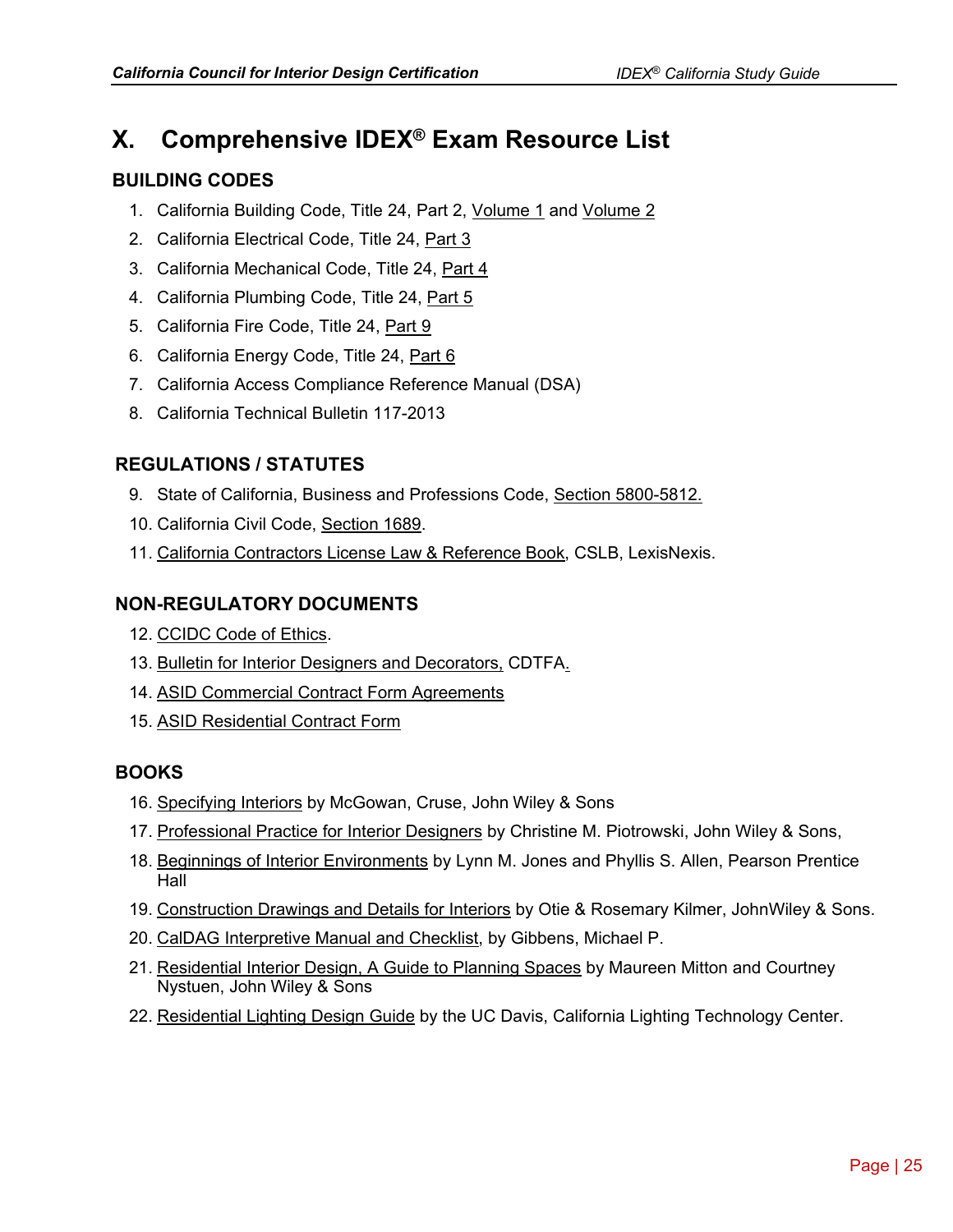# **XI. IDEX® California Classification System**

| <b>TYPE: STATEMENT</b>                                                                                                                                                                           | <b>CLASSIFICATION</b> |
|--------------------------------------------------------------------------------------------------------------------------------------------------------------------------------------------------|-----------------------|
| <b>Domain 1: Legal Requirements and Responsibilities</b>                                                                                                                                         | 010000                |
| Task 1: Understand the options for legal disputes and resolutions                                                                                                                                | 010100                |
| Knowledge of Arbitration                                                                                                                                                                         | 010101                |
| Knowledge of Mediation                                                                                                                                                                           | 010102                |
| Knowledge of Litigation                                                                                                                                                                          | 010103                |
| Task 2: Understands legal responsibilities and contractual obligations of a designer                                                                                                             |                       |
| and related trades                                                                                                                                                                               | 010200                |
| Knowledge of California Business and Professions Code (CBPC), 5807, 5537, 5538                                                                                                                   | 010201                |
| Knowledge of CCIDC Code of Ethics                                                                                                                                                                | 010202                |
| Knowledge of Civil code                                                                                                                                                                          | 010203                |
| Knowledge of Contractor licensing law                                                                                                                                                            | 010204                |
| Knowledge of Mechanic's lien law                                                                                                                                                                 | 010205                |
| Knowledge of Three-day Right of Rescission                                                                                                                                                       | 010206                |
| Knowledge of Sales Tax                                                                                                                                                                           | 010207                |
| Knowledge of Limits of practice and authority                                                                                                                                                    | 010208                |
| Task 3: Implement contractual elements between client and design professional                                                                                                                    | 010300                |
| Knowledge of Arbitration                                                                                                                                                                         | 010301                |
| Knowledge of Breach of contract                                                                                                                                                                  | 010302                |
| Knowledge of Drawing reference construction documents                                                                                                                                            | 010303                |
| Knowledge of Litigation                                                                                                                                                                          | 010304                |
| Knowledge of Payments to design professional                                                                                                                                                     | 010305                |
| Knowledge of Scope of services components of the contract                                                                                                                                        | 010306                |
| Knowledge of Specifications scope of work                                                                                                                                                        | 010307                |
| Knowledge of Timeline                                                                                                                                                                            | 010308                |
|                                                                                                                                                                                                  |                       |
| Knowledge of State of California business and professions code (e.g., 5807)                                                                                                                      | 010309                |
| Task 4: Basic understanding of business administration procedures                                                                                                                                | 010400                |
| Knowledge of Accounting                                                                                                                                                                          | 010401                |
| Knowledge of Attorneys                                                                                                                                                                           | 010402                |
| Knowledge of Insurance                                                                                                                                                                           | 010403                |
| Knowledge of Business formations                                                                                                                                                                 | 010404                |
| Knowledge of Liability                                                                                                                                                                           | 010405                |
| Knowledge of Technical and business consultants                                                                                                                                                  | 010406                |
| <b>Domain 2: Professional Practice and Ethics</b>                                                                                                                                                | 020000                |
| Task 1: Abides by the CCIDC Code of Ethics and practices ethical operating principles                                                                                                            | 020100                |
| Knowledge of Copyright laws                                                                                                                                                                      | 020101                |
| Knowledge of Conflicts of interest                                                                                                                                                               | 020102                |
| Knowledge of Plagiarism and/or intellectual property                                                                                                                                             | 020103                |
| Knowledge of Proprietary information                                                                                                                                                             | 020104                |
| Task 2: Understands what professional conduct is required with regards to clients,                                                                                                               | 020200                |
| public, colleagues, and trades                                                                                                                                                                   |                       |
| Knowledge of Behaviors                                                                                                                                                                           | 020201                |
| Knowledge of Responsibility                                                                                                                                                                      | 020202                |
| Task 3: Act as the contract administrator when included in the contract                                                                                                                          | 020300                |
| Knowledge of Other                                                                                                                                                                               | 020301                |
| Task 4: Prepare and/or oversee nonstructural or nonseismic submittal documents                                                                                                                   | 020400                |
| Knowledge of California business and professions code (e.g., section 5800)<br>Task 5: Understand the role of a designer as it relates to allied professionals (e.g.,<br>contractors, architects) | 020401<br>020500      |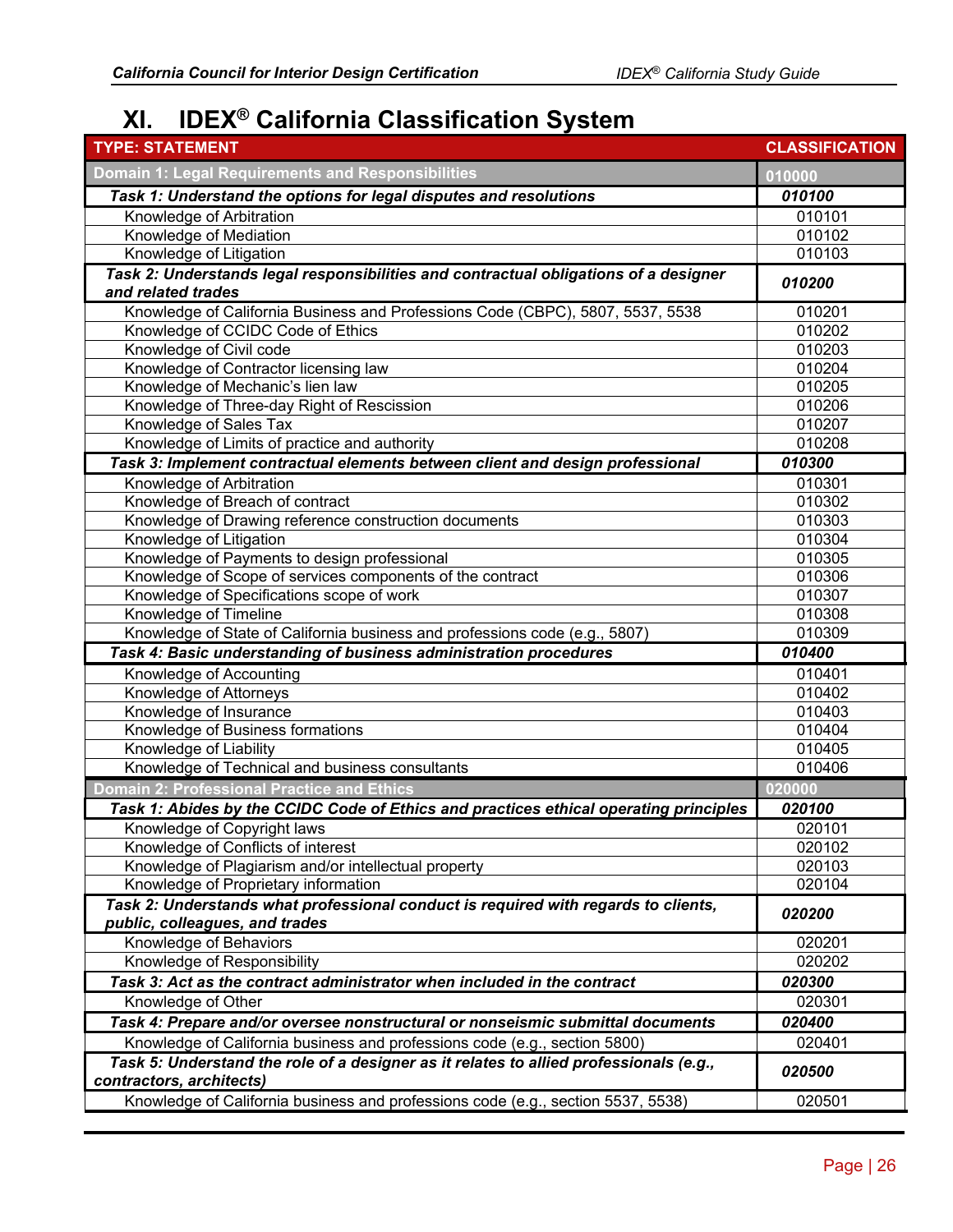| Task 6: Technology and computer software                                                                                                                           | 020600 |
|--------------------------------------------------------------------------------------------------------------------------------------------------------------------|--------|
| Knowledge of Digital design, presentation and communication tools                                                                                                  | 020601 |
| Task 7: Perform research through valid and reliable resources                                                                                                      | 020700 |
| Knowledge of Hardcopy publications                                                                                                                                 | 020701 |
| Knowledge of Online and/or digital sources                                                                                                                         | 020702 |
| Knowledge of Reference standards                                                                                                                                   | 020703 |
| Knowledge of Interviews (e.g., agencies, representatives)                                                                                                          | 020704 |
| Domain 3: Design Standards                                                                                                                                         | 030000 |
| Task 1: Understand design and theory relative to the study of space, line, shape,                                                                                  |        |
| mass, light, scale, and proportion.                                                                                                                                | 030100 |
| Knowledge of Elements and principles                                                                                                                               | 030101 |
| Task 2: Demonstrate principles of ergonomics as it relates to the interior built and                                                                               |        |
| furnished environment                                                                                                                                              | 030200 |
| Knowledge of Anthropomorphic                                                                                                                                       | 030201 |
| Knowledge of Ergonomics                                                                                                                                            | 030202 |
| Knowledge of Lighting                                                                                                                                              | 030203 |
| Knowledge of Universal design                                                                                                                                      | 030204 |
| Task 3: Work through the different phases of a typical design project                                                                                              | 030300 |
| Knowledge of Conceptual and schematic                                                                                                                              | 030301 |
| Knowledge of Cost estimating                                                                                                                                       | 030302 |
| Knowledge of Programing                                                                                                                                            | 030303 |
| Knowledge of Space planning                                                                                                                                        | 030304 |
| Task 4: Develop technical aspects and prepare construction documents                                                                                               | 030400 |
| Knowledge of Bidding procedures                                                                                                                                    | 030401 |
| Knowledge of Construction drawings                                                                                                                                 | 030402 |
|                                                                                                                                                                    |        |
| Knowledge of Construction specifications and finishes                                                                                                              | 030403 |
| Task 5: Review, revise, and approve elements of the contract administration                                                                                        | 030500 |
| Knowledge of Change orders                                                                                                                                         | 030501 |
| Knowledge of Post Occupancy Evaluation                                                                                                                             | 030502 |
| Knowledge of Project Observation                                                                                                                                   | 030503 |
| Knowledge of Punch List                                                                                                                                            | 030504 |
| Knowledge of Request for Information                                                                                                                               | 030505 |
| Knowledge of Shop Drawings                                                                                                                                         | 030506 |
| Task 6: Design and communicate the importance of environmental elements                                                                                            | 030600 |
| Knowledge of Acoustics                                                                                                                                             | 030601 |
| Knowledge of Indigenous species                                                                                                                                    | 030602 |
| Knowledge of Indoor air quality                                                                                                                                    | 030603 |
| Knowledge of Sustainable materials                                                                                                                                 | 030604 |
| <b>Domain 4: Administration</b>                                                                                                                                    | 040000 |
| Task 1: Communicate with customers, clients, and others on how codes are organized<br>and adopted, locate applicable code sections, and research local amendments. | 040100 |
| Knowledge of Building Code Adoption and Use                                                                                                                        | 040101 |
|                                                                                                                                                                    | 040200 |
| Task 2: Submit an application for a permit with accompanying plans and drawings.                                                                                   | 040201 |
| Knowledge of Building Permits                                                                                                                                      |        |
| Task 3: Communicate with code officials during the project from obtaining field                                                                                    | 040300 |
| inspections including special inspections where needed to the appeal process.                                                                                      | 040301 |
| Knowledge of Inspections                                                                                                                                           |        |
| Task 4: Apply special design requirements where needed for essential service<br>buildings.                                                                         | 040400 |
| Knowledge of Special Design Requirements                                                                                                                           | 040401 |
| Task 5: Prepare field change documents for submittal and review and approval.                                                                                      | 040500 |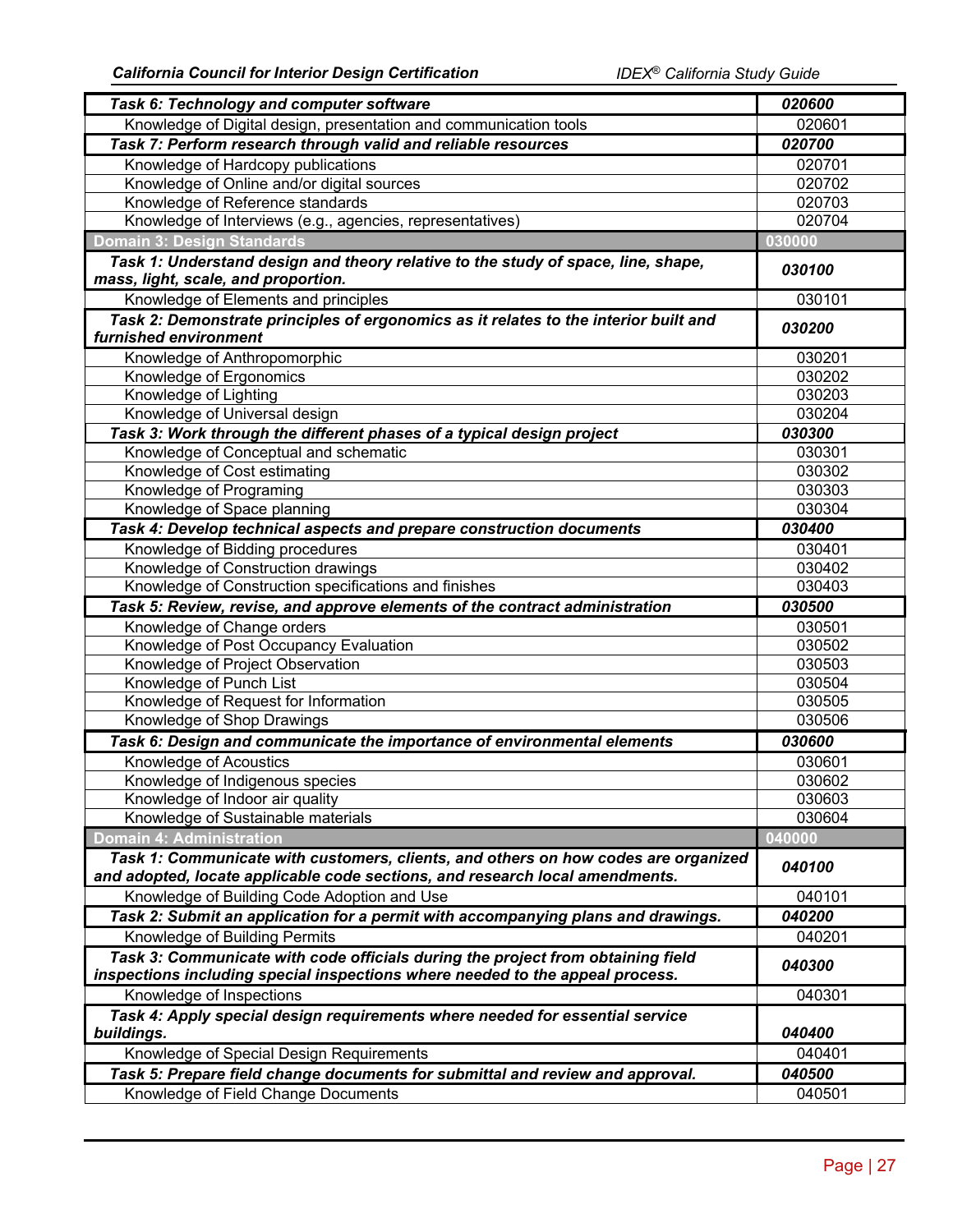| Task 6: Apply proper code definitions and terminology in reports, documents, and                                                                                                                                                                                                 |        |
|----------------------------------------------------------------------------------------------------------------------------------------------------------------------------------------------------------------------------------------------------------------------------------|--------|
| communications.                                                                                                                                                                                                                                                                  | 040600 |
| Knowledge of Code Definitions                                                                                                                                                                                                                                                    | 040601 |
| Task 7: Determine both on drawings and in the field when structural components are<br>involved and who to consult before proceeding both in commercial and residential<br>construction.                                                                                          | 040700 |
| Knowledge of Structural Components                                                                                                                                                                                                                                               | 040701 |
| <b>Domain 5: Occupancy Classifications</b>                                                                                                                                                                                                                                       | 050000 |
| Task 1: Determine the use and occupancy classification of the building, room, and<br>space and apply the correct building code provisions for the classification.                                                                                                                | 050100 |
| Knowledge of Building Use and Occupancy                                                                                                                                                                                                                                          | 050101 |
| Task 2: Identify whether the area will be treated as a separated or nonseparated<br>occupancy; if separated, identify required fire-rated protection.                                                                                                                            | 050200 |
| Knowledge of Area Separations                                                                                                                                                                                                                                                    | 050201 |
| <b>Domain 6: Types of Construction</b>                                                                                                                                                                                                                                           | 060000 |
| Task 1: Identify different Types of construction and apply correct code provisions for                                                                                                                                                                                           |        |
| the type of construction of the project.                                                                                                                                                                                                                                         | 060100 |
| Knowledge of Types of Construction                                                                                                                                                                                                                                               | 060101 |
| Task 2: Calculate building allowable heights and areas for both residential and<br>commercial applications using the California Building Code.                                                                                                                                   | 060200 |
| Knowledge of Building Heights and Areas                                                                                                                                                                                                                                          | 060201 |
| Task 3: Determine allowable building materials and finishes based upon construction                                                                                                                                                                                              |        |
| type.                                                                                                                                                                                                                                                                            | 060300 |
| Knowledge of Building Materials                                                                                                                                                                                                                                                  | 060301 |
| <b>Domain 7: Fire Protection Requirements</b>                                                                                                                                                                                                                                    | 070000 |
| Task 1: Specify materials and construction that meet flammability requirements for<br>various occupancies.                                                                                                                                                                       | 070100 |
| Knowledge of Material Specification                                                                                                                                                                                                                                              | 070101 |
| Task 2: Apply proper code requirements for storage of combustible and hazardous                                                                                                                                                                                                  | 070200 |
| materials according to the type of construction and occupancy classification.                                                                                                                                                                                                    |        |
| Knowledge of Storage of Materials                                                                                                                                                                                                                                                | 070201 |
| Task 3: Identify potential fire and life safety code violations during design,<br>construction, alteration, and/or demolition.                                                                                                                                                   | 070300 |
| Knowledge of Fire and Life Safety                                                                                                                                                                                                                                                | 070301 |
| Task 4: Identify the required fire resistive design and applications in the CBC and CRC<br>for walls, partitions, floors, ceilings, doors, windows, and other penetrations for various<br>construction types, fire resistivity, occupancies, and locations.                      | 070400 |
| Knowledge of Fire Resistance Design                                                                                                                                                                                                                                              | 070401 |
| Task 5: Identify various requirements for various flammability tests for materials,<br>textiles, wall coverings, upholstery, draperies, and wall hangings according to California<br>Technical Bulletins and the provisions of the California Codes and referenced<br>standards. | 070500 |
| Knowledge of Flammability Tests                                                                                                                                                                                                                                                  | 070501 |
| Task 6: Determine when applications of flame-resistant finishes are required for<br>interior materials and textiles.                                                                                                                                                             | 070600 |
| Knowledge of Flame-Resistant Finishes                                                                                                                                                                                                                                            | 070601 |
| Task 7: Determine the correct application of code provisions limiting allowable flame<br>spread and smoke development.                                                                                                                                                           | 070700 |
| Knowledge of Flame Spread                                                                                                                                                                                                                                                        | 070701 |
| Task 8: Identify correct procedures for submittal and approval of materials, products,<br>and specifications to meet fire safety regulations, and how to obtain a flame spread<br>certificate.                                                                                   | 070800 |
| Knowledge of Flame Spread and Smoke Development                                                                                                                                                                                                                                  | 070801 |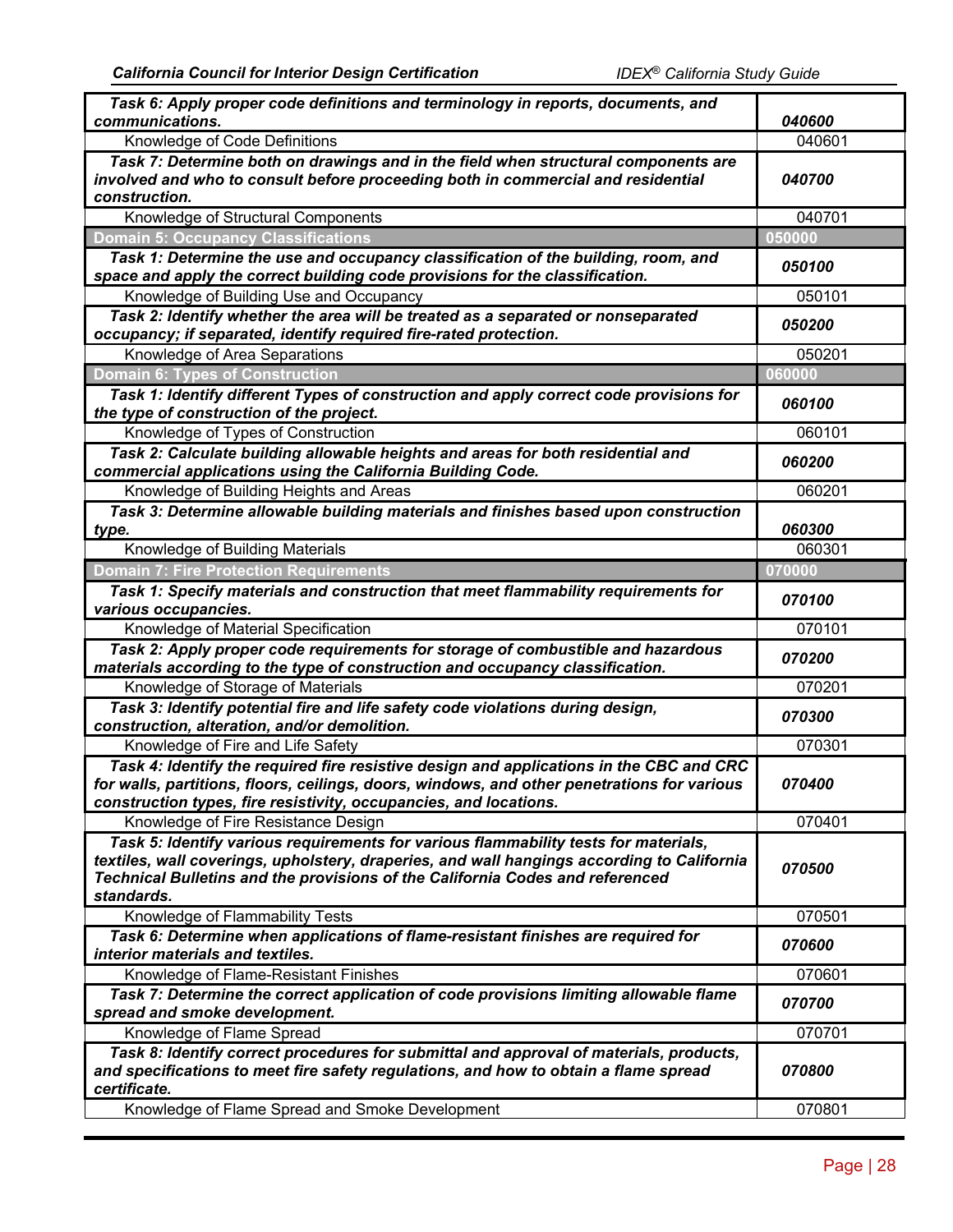| Task 9: Coordinate the reflected ceiling plans with a sprinkler consultant, fire<br>protection engineer, and structural or civil engineer where needed.                       | 070900 |
|-------------------------------------------------------------------------------------------------------------------------------------------------------------------------------|--------|
| Knowledge of Ceilings                                                                                                                                                         | 070901 |
| Task 10: Identify requirements and considerations for the design and construction of<br>interior fireplaces and heat producing appliances including mantels, hearths, and     | 071000 |
| surface finishes.                                                                                                                                                             |        |
| Knowledge of Fireplaces                                                                                                                                                       | 071001 |
| <b>Domain 8: Interior Finish</b>                                                                                                                                              | 080000 |
| Task 1: Determine the correct interior wall and ceiling finishes by occupancy and/or<br>use for interior finishes, trim, and decorative materials for the project.            | 080100 |
| Knowledge of Wall and Ceiling Finishes                                                                                                                                        | 080101 |
| <b>Domain 9: Means of Egress</b>                                                                                                                                              | 090000 |
| Task 1: Apply correct means of egress code requirements for all occupied areas                                                                                                |        |
| including correct terminology of corridors, hallways, means of egress, exit access, exit,                                                                                     | 090100 |
| exit discharge, and nonconforming exiting conditions.                                                                                                                         |        |
| Knowledge of Means of Egress Terminology                                                                                                                                      | 090101 |
| Task 2: Calculate the occupant load of rooms and areas.                                                                                                                       | 090200 |
| Knowledge of Occupant Load                                                                                                                                                    | 090201 |
| Task 3: Determine the location of exits, door widths, length and width of corridors,<br>stairs, ramps, landings, and the number of exits required according to occupant load. | 090300 |
| Knowledge of Location of Exit Components                                                                                                                                      | 090301 |
| Task 4: Identify requirements for placement of exit signage, sign illumination, exit<br>illumination, and power source.                                                       | 090400 |
| Knowledge of Exit Signage and Illumination                                                                                                                                    | 090401 |
| Task 5: Apply code provisions for sprinklered and non-sprinklered buildings as they<br>apply to means of egress.                                                              | 090500 |
| Knowledge of Sprinklered and Non-sprinklered Exit Requirements                                                                                                                | 090501 |
| Task 6: Apply code provisions for emergency escape and rescue openings.                                                                                                       | 090600 |
| Knowledge of Egress Windows and Doors                                                                                                                                         | 090601 |
| <b>Domain 10: Accessibility</b>                                                                                                                                               | 100000 |
| Task 1: Apply appropriate accessibility scoping requirements on a project to identify                                                                                         |        |
| applicable standards and technical provisions for the project.                                                                                                                | 100100 |
| Knowledge of Accessibility Scoping                                                                                                                                            | 100101 |
| Task 2: Apply accessibility provisions for building elements such as restrooms,                                                                                               |        |
| fixtures, water fountains, counters, handrails, corridors, vestibules, ramps, and                                                                                             | 100200 |
| accessory items.                                                                                                                                                              |        |
| Knowledge of Building and Plumbing Elements                                                                                                                                   | 100201 |
| Task 3: Apply accessibility provisions for exterior and interior walking surfaces,                                                                                            |        |
| thresholds, doors, hardware, protruding objects in accessible routes, including correct                                                                                       | 100300 |
| clearances and dimensions.                                                                                                                                                    |        |
| Knowledge of Accessible Routes, Site Access, and Path of Travel                                                                                                               | 100301 |
| Task 4: Apply accessibility code provisions for disproportionality and unreasonable                                                                                           | 100400 |
| hardships.<br>Knowledge of Disproportionality and Unreasonable Hardships                                                                                                      | 100401 |
| Task 5: Identify differences in accessibility requirements for new construction,                                                                                              |        |
| renovation, and demolition in residential and commercial buildings.                                                                                                           | 100500 |
| Knowledge of New Construction, Renovation, Alterations, and Demolition                                                                                                        | 100501 |
| Task 6: Classify residential projects as either a covered multifamily dwelling project,                                                                                       |        |
| public housing project, or a combination of both and apply accessibility requirements<br>for the project.                                                                     | 100600 |
| Knowledge of Residential Accessibility                                                                                                                                        | 100601 |